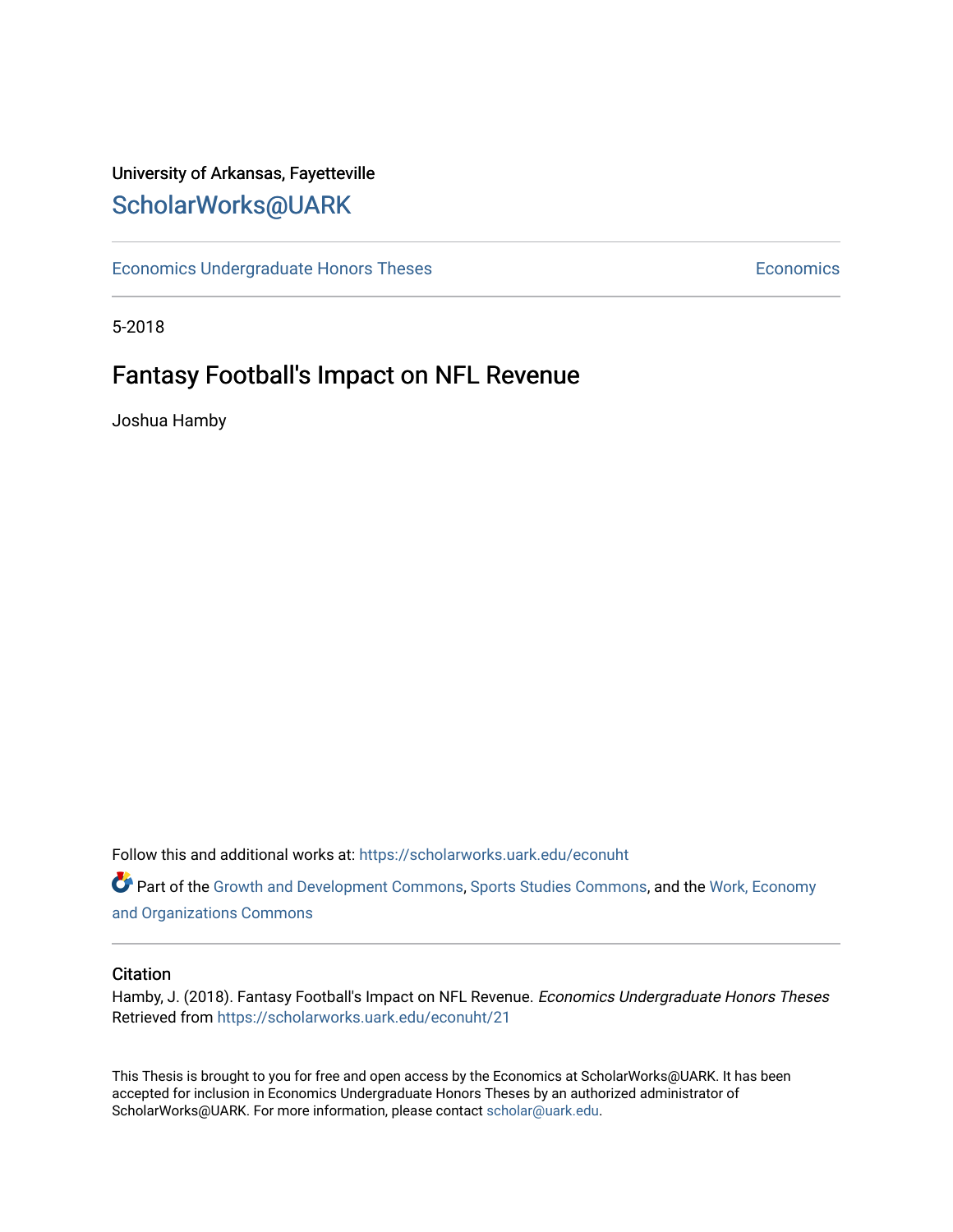**Fantasy Football's Impact on NFL Revenues**

**by**

**Joshua Edward Hamby**

**Advisor: Dr. Peter McGee**

**An Honors Thesis in partial fulfillment of the requirements for the degree Bachelor of Science in Business Administration in Economics.**

> **Sam M. Walton College of Business University of Arkansas Fayetteville, Arkansas**

> > **May 11, 2018**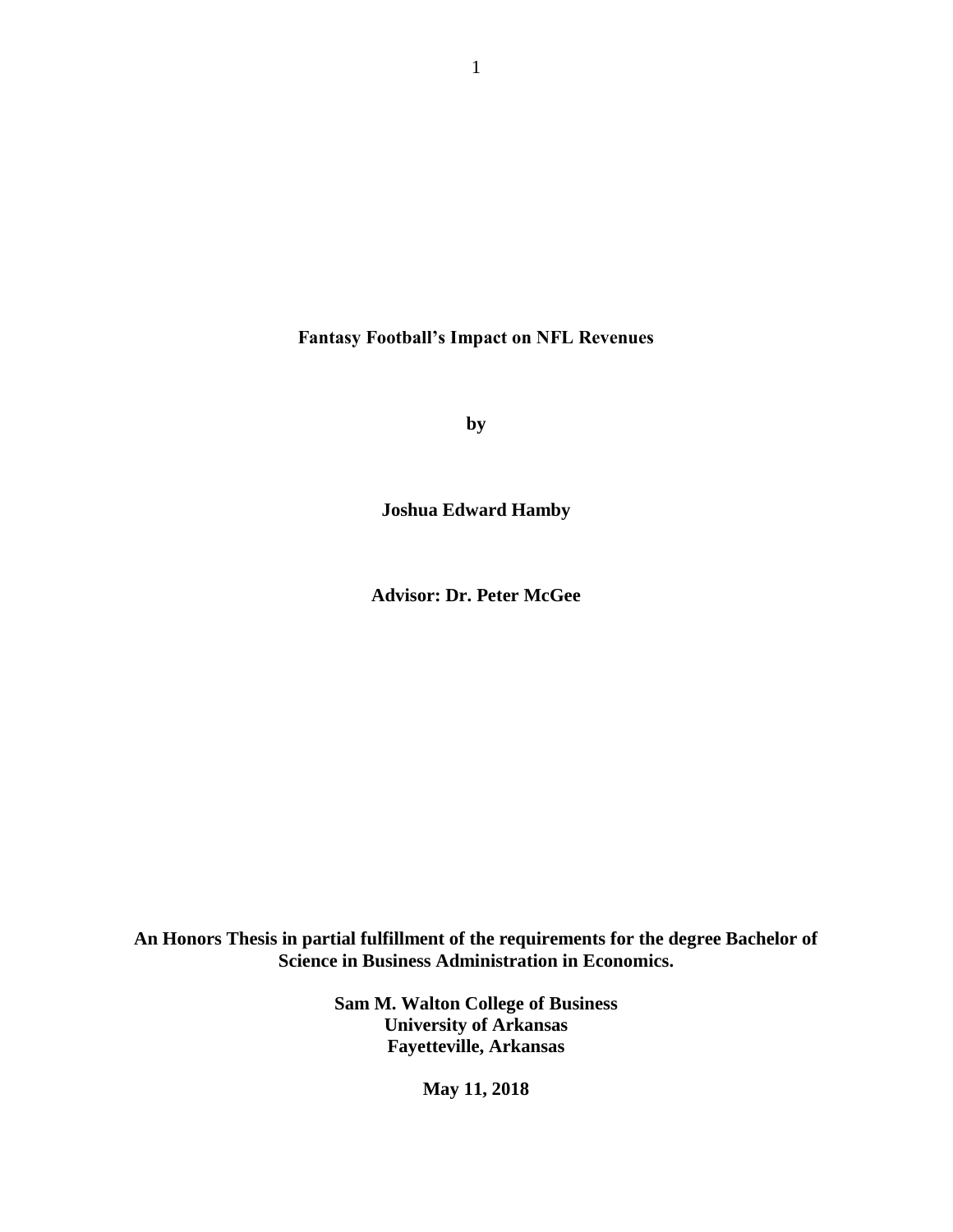#### **Abstract**

This paper investigates the hypothesis that fantasy football positively influences NFL revenues. While there are many variables that may substantially influence NFL revenues, such as team by team and year by year variation, the estimations in this paper attempt to isolate the effects of fantasy football. Providing evidence of impacts attributable to fantasy football would be important information for parties involved with the NFL and/or fantasy football to better understand what is creating value for the league, players in the league, and the fantasy industry. This paper has results on estimations testing the impacts of both the fantasy participation explosion and an NFL team's fantasy popularity on NFL team local revenues. These results are indicative of a positive impact on NFL revenues from fantasy football. This paper concludes that the evidence provided is in favor of the hypothesis but is merely suggestive evidence due to data limitations.

# **History**

Sports have always been a part of society. Even before the Romans built the Colosseum and held the infamous gladiator games, sports have been deeply entrenched in the everyday lives of people. In today's world, where everything and everyone is connected, sports leagues have become some of the biggest industries in existence. Take soccer for example. Soccer has nearly 4 billion people who watch it every year. It has multiple TV deals, worth over 8 billion euros (\$9.84 billion) combined, that spread viewers across the globe. Its world-wide popularity allows for enormous revenues that in turn pay some players over 300,000 euros (\$369,000) a week. These are crazy numbers considering it is just some people playing a game. The entertainment value of sports is well documented throughout history.

The biggest sport in the United States hands down is football. While it lacks the international appeal of other sports in other countries, American football has created a massive industry in the United States. The National Football League is the main beneficiary of this popularity. The NFL has over \$10 billion in annual revenue. The Super Bowl is the most watched event in the United States and has been popular for many years. The NFL has a \$4 billion deal with Direct TV alone for broadcast rights. Roger Goodell, the NFL commissioner, said that they project NFL yearly revenues will be at \$25 billion by 2027. There are many possible factors that contribute to this success. One of which, may be its historic popularity in sports betting and sports betting's relatively new cousin, fantasy football.

Sports betting has always been there to act in harmony with sports. In Rome, people would wager on which gladiator will be left standing at the end. In Greece, at the first Olympic games, people placed wagers on who would win each event. (The History of Sports Betting, Onlinegamblingsites.org) It adds excitement and investment from the people towards the games. Nothing can get you quite as excited about an event as having a personal investment in the outcome of that event. In more recent history, sports betting has been a controversial topic. While the federal government of the U.S. has made it illegal in most states, one place has become infamous for it. Las Vegas' legalization of sports betting created a hub for hard-core gamblers and average bettors alike. However, since this began before the advent of the internet, almost all wagers had to be made through sports bookies inside city limits of Las Vegas. This made it almost impossible for the general public in the United States to really get involved. That means a hard cap was put on the extent to which gambling could grow in usage. Of course, there were bets between friends, bets among small groups, and illegal large scale betting. However,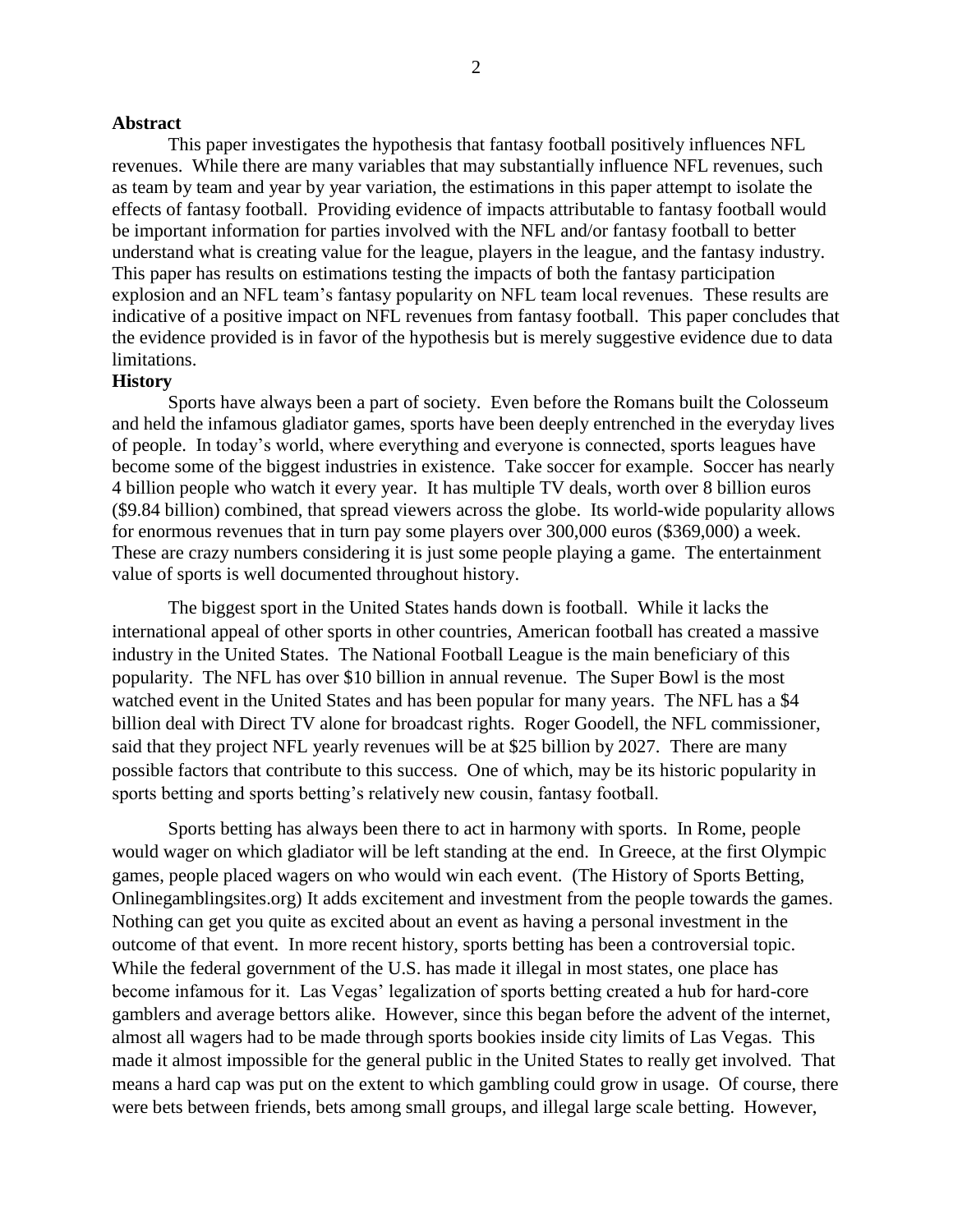these times when people would bend the rules didn't account for anything close to what the potential sports betting market could be.

After the advent of the internet is when sports betting really took off. Offshore websites like Oddsshark.com and 5Dimes.com created avenues for people all over the country and all over the world to place bets on upcoming sporting events. Since then, online gambling has turned into a massive market. World-wide yearly online wagers total at almost \$38 billion. Online gambling's impact on sports industries and over all economies is huge. However, using the internet to gamble in the United States is still controversial. The law does prohibit bettors from using the internet to bet using a bookie in the United States. Using off-shore based websites is a way to circumvent this, but it is still not on firm legal ground. With high demand for a sports betting avenue and the legal tensions surrounding traditional sports betting in the United States, fantasy sports has cemented itself as a less controversial and less stigmatized alternative to traditional sports betting.

Fantasy sports is a game inside the game where people choose players and compete based on those player's statistical outputs. Take golf for example. In fantasy golf, your average golf fan goes online to pick a "roster" of players who are playing in the tournament that week. This fan's friends do the same thing, and they compete. The fan with the lowest average score for their roster, lower is better in golf, wins the week. Fantasy sports is considered by many to be a more wholesome way for fans to get involved in the game because it is more like a competition between friends than a wager against Vegas odds. There does not even have to be money attached to fantasy sports and people often play simply for the enjoyment. The fantasy sports community consider it a skill-based game and therefor completely different from gambling. The law seems to agree with this claim only for season-long fantasy. Currently, there is no law against seasonal fantasy sports participation in the United States, but some states have put restrictions on daily fantasy sports considering it too close to traditional gambling. Overall, fantasy sports' advantages over traditional sports betting has given it major growth over the past 25 years. Figure 1 shows growth in fantasy sport participation from 1988 to 2015. The trends in this massive growth follow the impacts of three important events.

First off, growth from the 1990s to the early 2000s can most likely be attributed to the growth in internet availability. Prior to 1991 there were less than 1 million people playing fantasy sports. (Wenrich, 2017) Those 1 million were just groups of friends who would score their fantasy weeks based off NFL stats in the newspaper after games. However, with the help of new technologies, it would soon grow. In 1991, a computer programmer from Switzerland, named Tim Berners-Lee, changed the internet from a strictly scientific community resource to a communication and information tool that has a scope far beyond what it previously did. Today, we call this tool the world wide web. In 1992, a group of researchers from the university of Illinois created a user-friendly interface for the world wide web called Mosaic. Over the course of the next 12 years the internet, and fantasy sports along with it, grew substantially. By 2003, that number of fantasy sport players was 15.2 million. This amazing new technology allowed for fantasy leagues to be run much more easily and faster than before. However, technology was not done influencing fantasy sport growth.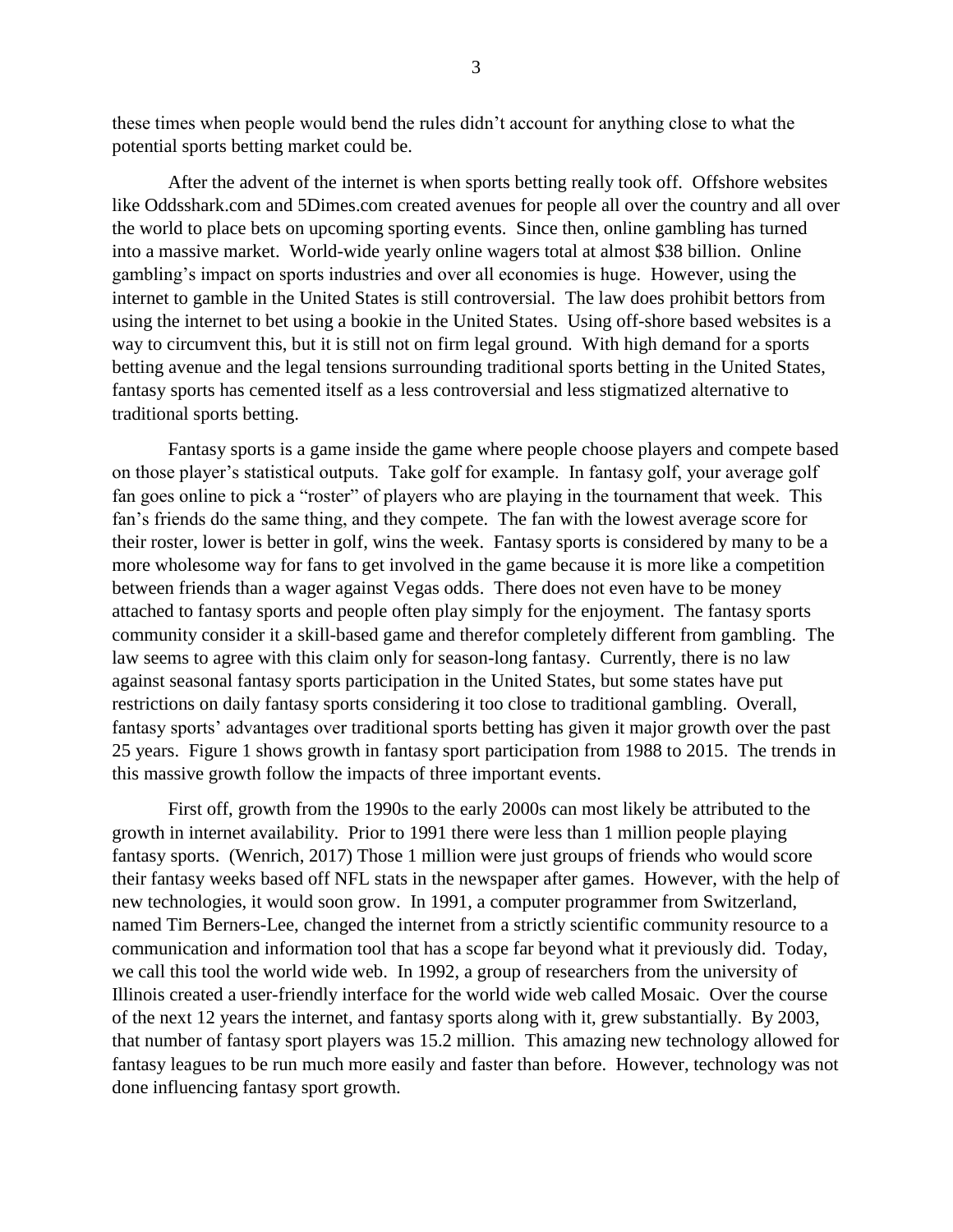The second large spike in fantasy sport usage was between 2007 and 2008. In 2007 there were 19.4 million people playing fantasy sports. In 2008 that jumped to 29.9 million. This is strongly correlated with the introduction of the iPhone in 2007. When Steve Jobs introduced the iPhone at MacWorld in 2007, almost no industry was left untouched. Investment banking, Hollywood, grocery chains, and even mom and pop stores were significantly impacted by the iPhone and its competitors. The mobile platform connected the world in a way that spurred new market development. The fantasy sports industry is a prime example of a market impacted for the better by the new technology. With the increased availability of the internet and the ease of app based technology for fantasy, fantasy sports grew in number of users dramatically. Figure 2 is a pie chart, from Thefantasyfootballers.com, of all the things fantasy players do regularly that mobile has now made much easier. All of these activities are essential to playing fantasy sports and just the ease of a cell phone compared to a desktop created a much more frictionless experience. The new platform gave people everything they needed to get involved in fantasy. The ability to do fantasy sports without the hassle of getting on an old desk top made the game that much more appealing. Mobile app development and innovation helped spur the growth on.

The third jump in fantasy usage happened between 2014 and 2015. It jumped from 41.5 million in 2014 to almost 57 million in 2015. This is the result of the introduction and growth of daily fantasy sports. A slightly different game than seasonal fantasy sports, this gives people the ability to play one week at a time without committing to handling a roster every week. In regular seasonal fantasy, each person drafts a team for the whole season. Then they make moves and start decisions all year long. They are committed from the draft to the end of the season and admittedly it can be time consuming. In daily fantasy sports, people can compete on a weekly basis. You pick your team and play for only that one week. Then, if you don't want to play next week you don't have to. Daily fantasy is where a lot of bets are placed. Weekly prices on the two most popular daily fantasy websites, Fanduel and DraftKings, entice a lot of activity.

Within fantasy sports, the most popular fantasy sport, by far, is fantasy football. It has become so big, it has grown into an industry of its own. More than 70% of all fantasy sport participants play fantasy football. (Wenrish, 2017) In 2013, the most recent year for which I am given information, revenues for the fantasy football industry were \$11 billion and that does not include ad revenue for fantasy football sites. Since 2013, fantasy football has grown even more. Because fantasy football dominates the fantasy sports community, the growth in fantasy sports as a whole, discussed above, is highly correlated with growth in the fantasy football sector.

There are many forms of fantasy football. For those that do not know, here is a general overview of how fantasy football is played. Family, friends, coworkers, and acquaintances alike get together to form fantasy football leagues. There are several websites that offer fantasy football leagues, like Yahoo and ESPN to name a few. Typically, leagues are constructed of 8- 12 teams. Teams can be owned and managed by one person or co-owned and managed by a couple people. Roster sizes can vary, but a typical roster is 1 quarterback (QB), 2 wide receivers (WR)s, 2 running backs (RB), 1 tight end (TE), 1 flex, 1 kicker, a defense, and 6-8 bench spots. A WR, RB, or TE usually are the positions able to start in the flex position. A defense is just a NFL team's defense. Points for defense are based on the number of points the NFL team defense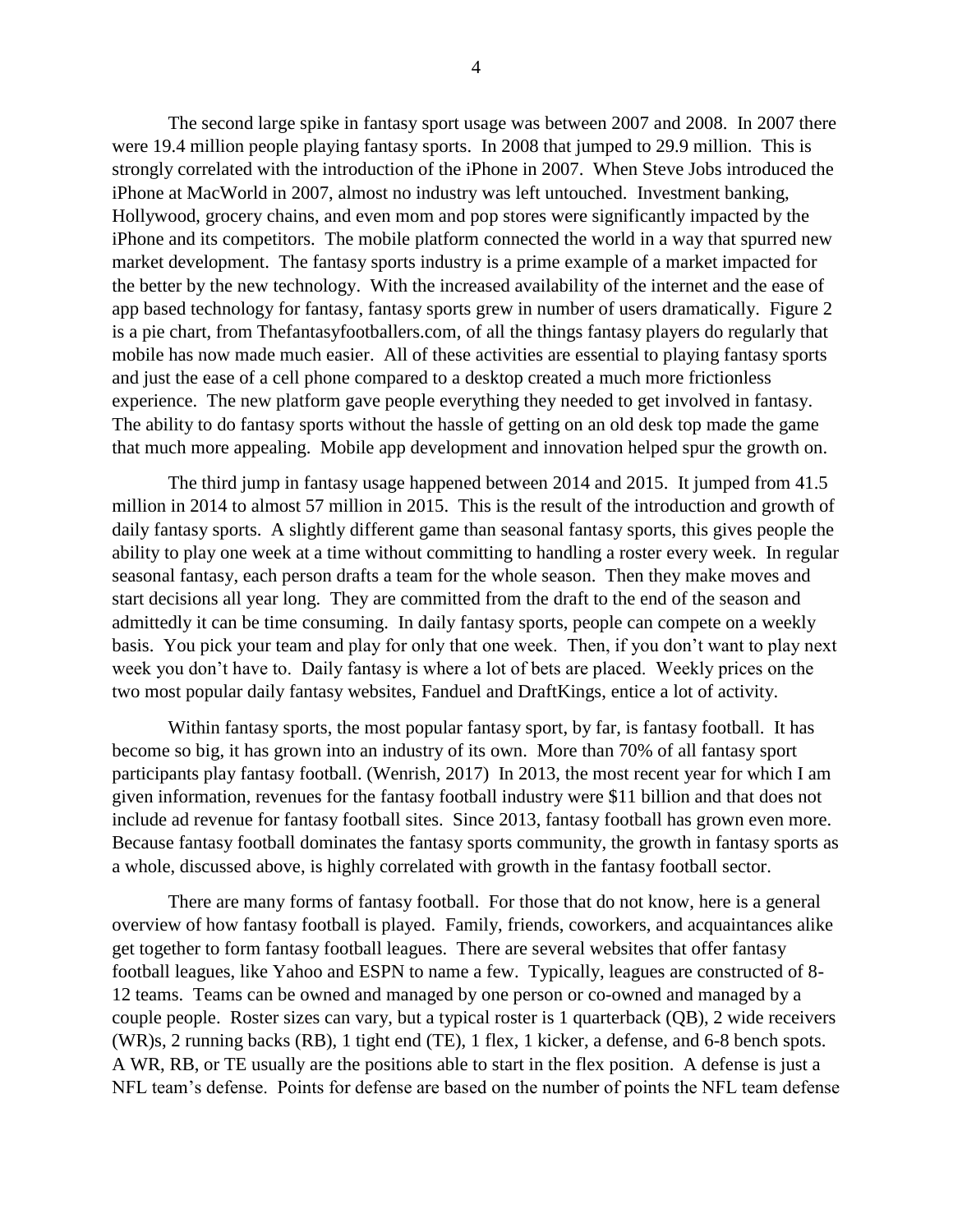gives up, point the defense scores themselves, sacks, interceptions, and fumble recoveries. Some leagues may use specific defensive players, but most do not, and typically defensive players are not very important in fantasy. Points for offensive positions are based off of yards, touchdowns, and sometimes pass receptions. These fantasy leagues begin the year with either an auction or draft to decide who gets what players. Auctions go like any other auction. Players are put on the board, and fantasy teams place imaginary values on them based off of the fake team budgets given. The team that values the player the most gets the player. Drafts go in order. A team's draft position comes up, and they choose the player they want based off of the players not already drafted. Then, after the teams are chosen, each fan manages their own team throughout the season and based on their player's statistical outputs, they compete. Money does not have to be attached to winning, but in many leagues, they play for a prize. Fantasy football is set up by a couple different factors to be the best fantasy sport. The perfect mix of seasonal excitement for American football and the number of games played makes the NFL's football the best product for inducing fantasy involvement.

### **Question**

Roger Goodell's estimate of \$25 billion in NFL revenue by 2027 mentioned above seems like an extremely difficult feat to the average person. However, NFL revenues have been growing at a strong pace for years. figure 3 shows NFL revenues from 2001 to 2016. These year-end revenues are not only the largest of the three biggest sports in the United States (football/basketball/baseball), they are also growing at the fastest pace. Figure 4 shows MLB revenues from 2001 to 2016. Figure 5 shows NBA revenues from 2001 to 2017. In 2001 the revenues for the NFL, MLB, and NBA were \$4.28 billion, \$3.58 billion, and \$2.66 billion respectively. In 2016 those revenues had grown to \$13.16 Billion for the NFL, \$9.46 billion for the MLB, and \$5.87 billion for the NBA. That's an increase of 307% for the NFL, 252% for the MLB, and 221% for the NBA. So, NFL revenues are better than the other two major sports in the United States in both overall size and rate of growth.

Why is it that NFL revenues have out performed MLB and NBA revenues so drastically? Well, revenues of a sports league have a lot to do with the popularity of that sports league. The reason the NHL does not make \$13.16 billion a year is because not as many people in the United States watch hockey as football. Popularity turns into higher TV ratings, sponsorship demand, advertisement demand, and merchandise sales. All of which create revenue for the league. If the Super bowl didn't draw as big of crowd as it does, it wouldn't cost \$5 million for a 30 second ad during the game. So, the thing every sports league desires most is popularity. Every day, people in these leagues are striving for ways to increase their popularity. So, this begs the question; why is the NFL the most popular league in the United States? Is it just as simple as more people like watching football than watching basketball or baseball? Baseball has always had the nickname "America's past time". Wouldn't it make sense then for that to be the most popular sport? There are many possible reasons for why that's not the case, but one factor that I believe is holding baseball back from being the most popular and profitable sport in America is its fantasy popularity. Fantasy baseball has steadily lost some of its percentage share in the total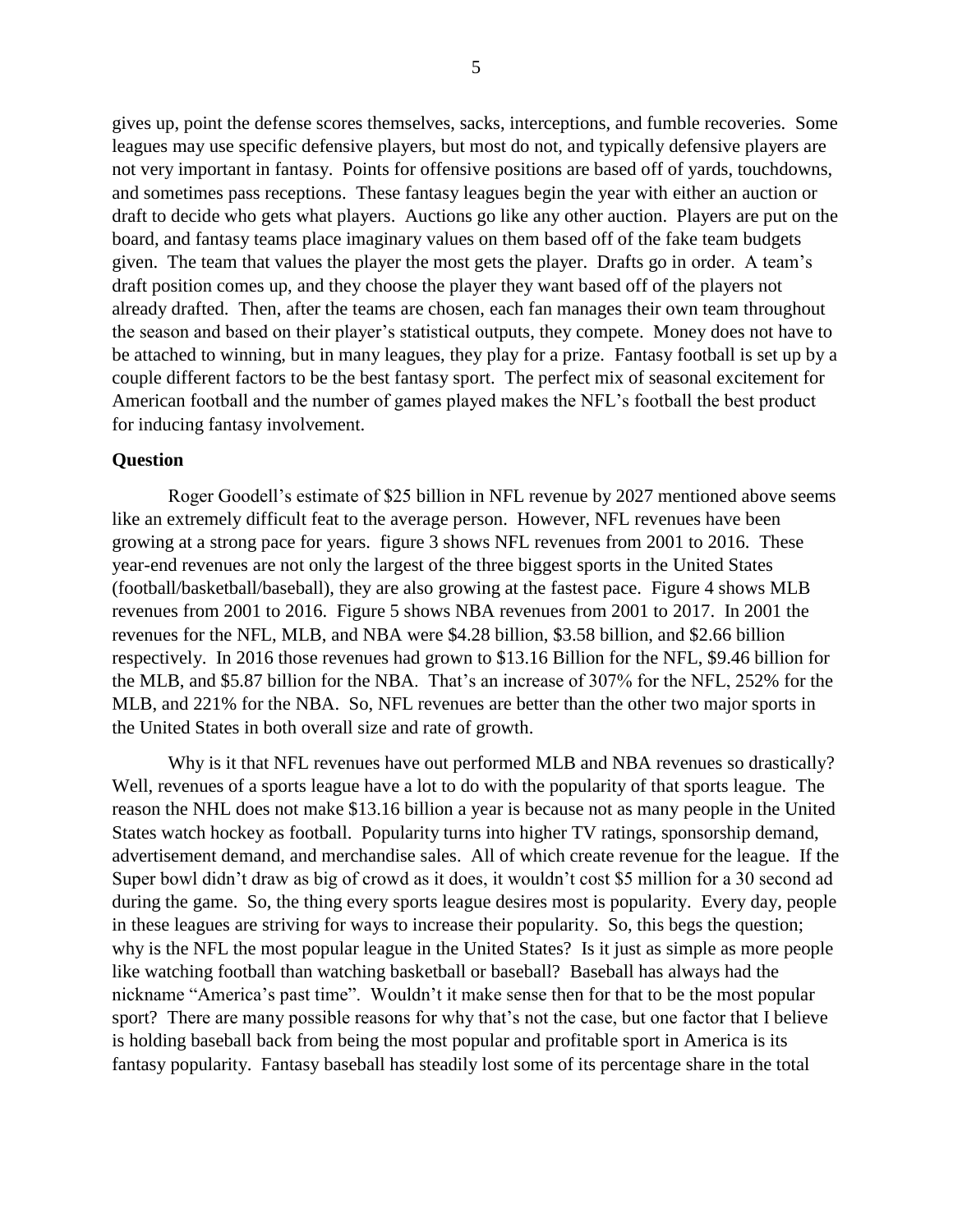fantasy sports participation pie. While fantasy baseball has been losing ground, fantasy football has been gaining traction.

I hypothesize that, the NFL's popularity is influenced by their fantasy popularity and thus their revenue success is influenced by their fantasy popularity. The number of games and structure of schedule in the NFL make their fantasy format very straight forward and easy to understand. The ease and simplicity of fantasy football when compared to other sports has led to it dominating the fantasy world. As discussed above, about 70% of all fantasy sport activity is fantasy football, and an even higher percent of fantasy revenue is fantasy football related. The Pearson correlation coefficient between the number of fantasy sport players, the best proxy for fantasy football players, and NFL league revenue shows a strong correlation.

A perfect positive Pearson correlation coefficient is 1. For example, that would be the result comparing a variable against itself. Comparing NFL league revenue to fantasy sport participation results in a Pearson correlation of 0.9656. This is evidence that as the number of fantasy players goes up, NFL revenue goes up and vice versa. This is all good, but this correlation does not prove causation. The Pearson correlation coefficient cannot determine if the variables are actually influencing each other or are just correlated. So, this is not proof that the growth in fantasy sport users is impacting NFL revenues. It could be that NFL revenues are influencing fantasy sport participation, or it could just be a random correlation. This relationship could also be attributed to any number of outside variables, such as macro-economic conditions or just random chance, and proves nothing more than both NFL league revenues and Fantasy sport users increased during this time period.

So, the question I need to ask is, are there impacts on NFL revenues, above the impacts attributable to other known factors, that are correlated with the fantasy football craze. Successfully controlling for those other factors and still finding a correlation would suggest that the increase in fantasy football has some effect on the revenue increases. Specifically, I will do two tests. First, I will test revenues for NFL teams, local revenues only because these are the only revenues that vary team by team, for a relationship between those and the best variable available to represent fantasy football participation, fantasy sports participation. Secondly, I will estimate the effects of a NFL team's fantasy popularity on that team's local revenues. Controlling for each team's win percentage and using dummy variables to control for other factors will help to make my findings more valuable.

#### **Data**

One would assume that when trying to test for impacts on NFL revenues, the best variable to use as the dependent would of course be NFL revenues. However, because of the league's bargaining agreement, a large portion of the revenue the teams in the league make are shared evenly among the 32 teams. These are called the national revenues and they are mostly made up of revenues from TV contracts and other contract deals that are made years in advance. Things that happen during the years of the contracts don't typically have an effect on how much money is given to the NFL in those years because the contract is already written and agreed upon. So, testing for fantasy football impacts on these revenues does not make any sense.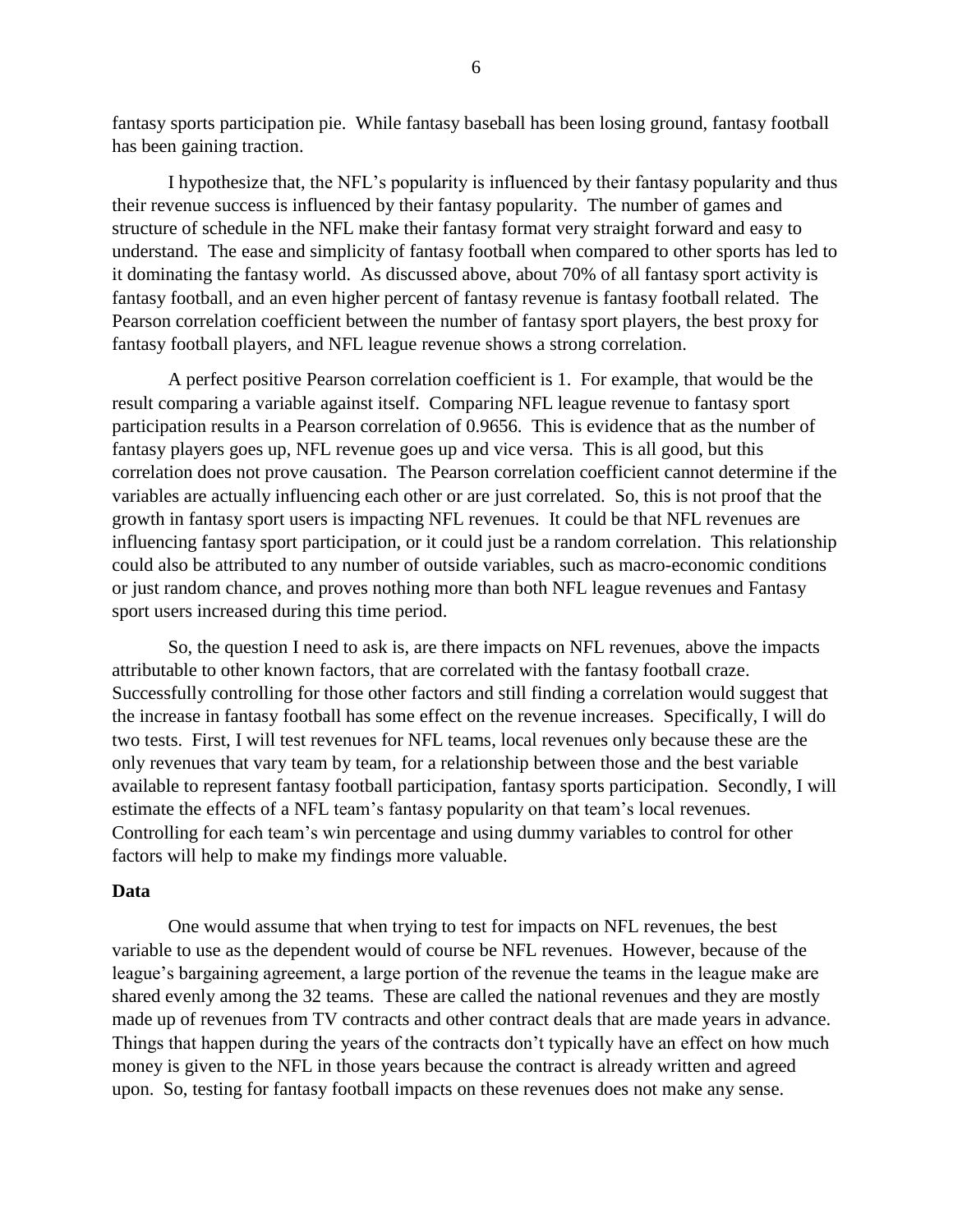Instead, I use the revenues that are not predetermined and shared evenly. Those are the local revenues. These are made up of things like stadium pro shop sales, local sponsorships, and the team's share of home game ticket sales. Testing for fantasy football impacts on these makes sense because they are not long-term contracts and they vary team-by-team depending on any number of factors.

I obtained measurements for each team's local revenue in the following way. First, I had to find each team's total revenue for each year. That is calculated as their share of national revenues plus their local revenues. To find total team revenue, I used Forbes, which conveniently comes out each year with their valuations of all 32 NFL teams. These valuations take into account several factors, both historic and forward looking, to determine the fair value of each specific NFL team. They call their team valuations "enterprise values" because their equation, equity plus net debt, is what they consider the value of everything team related the owner has. Some historic variables this equation takes into account are debts and revenues associated with whether the owner actually owns the stadium or not. A forward looking variable they use is their estimate of the impact a stadium renovation or relocation will have. Another one of the historic factors they take into account are the total revenues for each team for the previous year. So, the Forbes 2013 valuation for the Chicago Bears takes into account the total revenues the Bears made in 2012. I gathered these from Forbes.com for the years they still had available, 2012-2016. This data has a mean of 344.66 million and a standard deviation of 86.27 million. This data shows NFL revenues increasing over time. The mean in 2012 is 286.47 million and that number steadily grows to 411.13 million in 2016. Basic characteristics of this data can be found in table 1. Then, I had to make some calculations. National and local revenues are not necessarily released by each team. However, one team in particular has an extensive financial report each year. That team would be the Packers. Because the Packers are publicly owned, they release their local revenues for each season. Because each season the 32 teams split the national revenue evenly, by knowing the Packers local revenue and their total revenue, calculating the difference gives the national revenue each team receives in a given year. Then to get the other team's local revenues, I just calculated the difference between each team's total revenue and their share of the national revenue for that year. All calculations were done using excel formulas.

In an ideal world, I would be testing fantasy football participation instead of total fantasy sport participation. However, this specificity is not available, only numbers for fantasy sports in total are available. But, for the following reason, I argue it is reasonable to say that the growth in total fantasy sport usage is attributable largely to fantasy football and highly correlated with fantasy football participation change. According to numbers that originate from the Fantasy Sport Trade Association (FSTA), fantasy football was 72% of fantasy participation in 2013. It is also known that fantasy football was 71% of total fantasy participation in 2016. Considering these numbers, it is likely that fantasy football's percentage of total participation hasn't varied much during the time frame being tested, 2012 to 2016. This would mean that variation in total participation would be correlated highly with fantasy football participation. Getting the number of fantasy sport users on a yearly basis was very straight forward. The Fantasy Sports Trade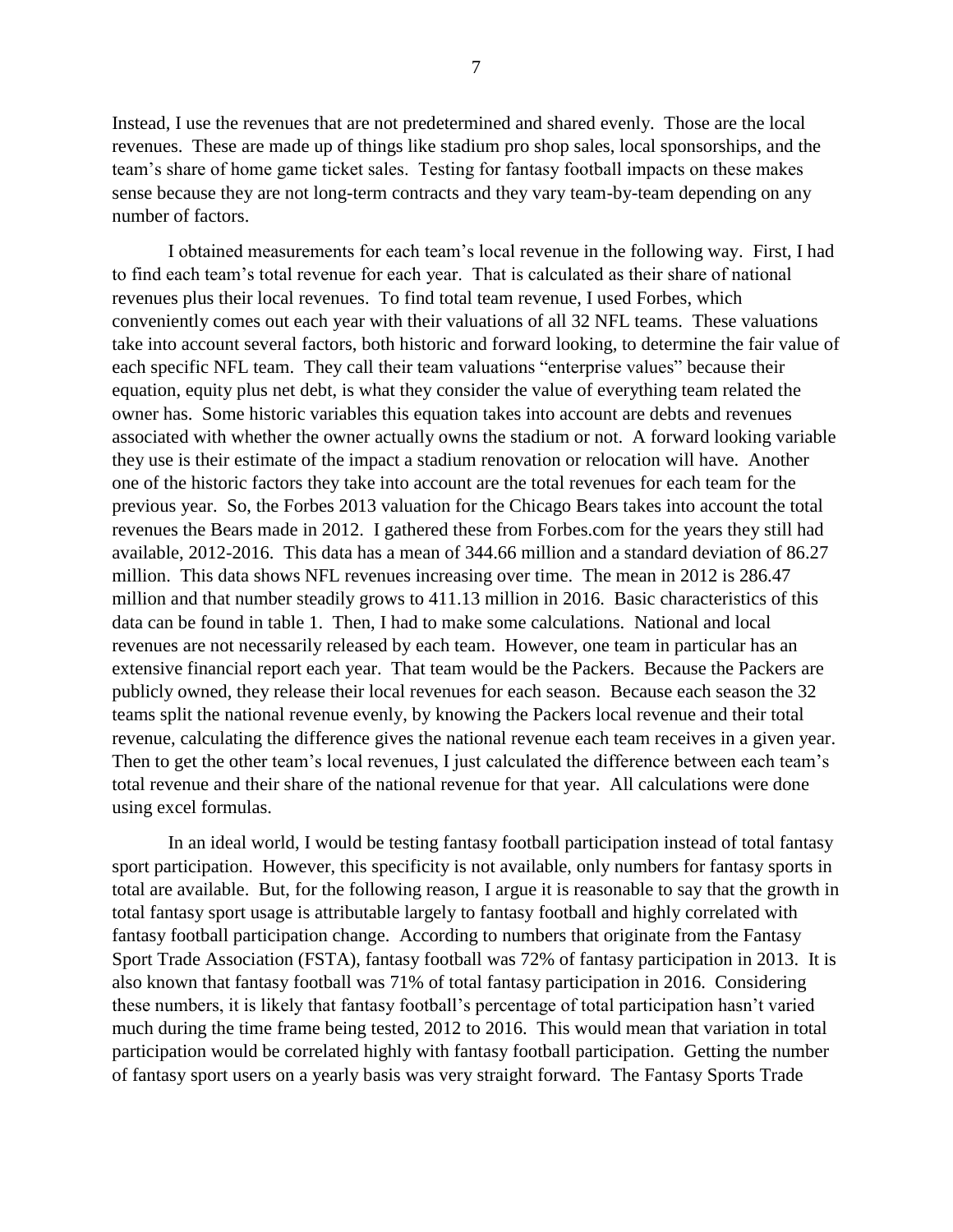Association (FSTA) releases this type of information. The sources I gathered graphs and numbers from both cite the FSTA for their numbers.

There are many ways one could potentially measure the fantasy popularity of a player. I went with their average draft position. In fantasy football, at the beginning of each season, NFL players are drafted by fans. The perceived best players for the upcoming season obviously go first. This is based entirely on the fan's perception of the players because no game has been played yet. Average draft position is exactly what it says. It is the mean of all the draft spots a particular player was taken. For example, if Matt Forte was taken in three drafts as the 4<sup>th</sup> player drafted,  $5<sup>th</sup>$  player drafted, and  $6<sup>th</sup>$  player drafted, his average draft position would be  $5<sup>th</sup>$ . This is done over all drafts that take place leading up to the NFL season. Using this I can measure a player's relative fantasy popularity. Tom Brady is more fantasy relevant, and there for more fantasy popular, than Philip Rivers because he was drafted ahead of him on average.

To make this a measure of a team's fantasy popularity, I found how many of each team's players were drafted in the top 20 and top 10 on average each year. So, let's say in 2014 the Patriots had two players in the top 20 drafted on average and the Bears had one. The Patriots got a two for 2014 and the Bears got a one. General characteristics of these data sets are shown in table 4. No team had more than 3 top 20 players or 2 top 10 players in any year. I gathered all of this data from one site, myfantasyleague.com, to be consistent. This site has its own leagues and the drafts associated with those leagues are what these ADP variables are based off of.

Obviously, each season NFL teams are either good or bad, and this would presumably impact the revenue numbers for each team. If a team is winning a lot of games this year, they get more coverage, more people tune in to watch them, and generally they are just more attractive. Their players probably sell more merchandise, they probably sell more tickets, and probably make more money in sponsorships. So, this definitely needs to be taken into account when looking at team revenues. I got my raw win percentage data from NFL.com, which is probably one of the best sites to get information about the NFL from for obvious reasons. However, a problem with just single year win percentage is, it does not consider the teams that are consistently good or consistently bad. For example, the Patriots have been consistently good for many years and the Browns have been consistently bad for years. So, a win percentage of 50%, in a given year, may do something completely different to the Browns revenue versus what it would do to the Patriots revenues. So, I first hand calculated the 3-year average of win percentage for each team. This way somewhat controls for the variability from year to year. General characteristics of this data are found in table 4. Per the usual in the NFL, most teams are in the middle. The standard deviation stays somewhere between 2 and 3 games, out of a 16 game season, for all years. Which, further shows a lack of separation between most NFL teams.

Other than these variables, I used dummies. Dummy variables are binary variables used to represent subgroups in a dataset. I used dummy variables for the years being tested to control for variability from year to year. Because there are so many variables that could affect NFL revenues in the real world, like macro-economic conditions or social protests, that variation needs to be controlled for. I stayed consistent with my other data and controlled for this time variation on a yearly basis. All of the data relative to a given year got a one and all other data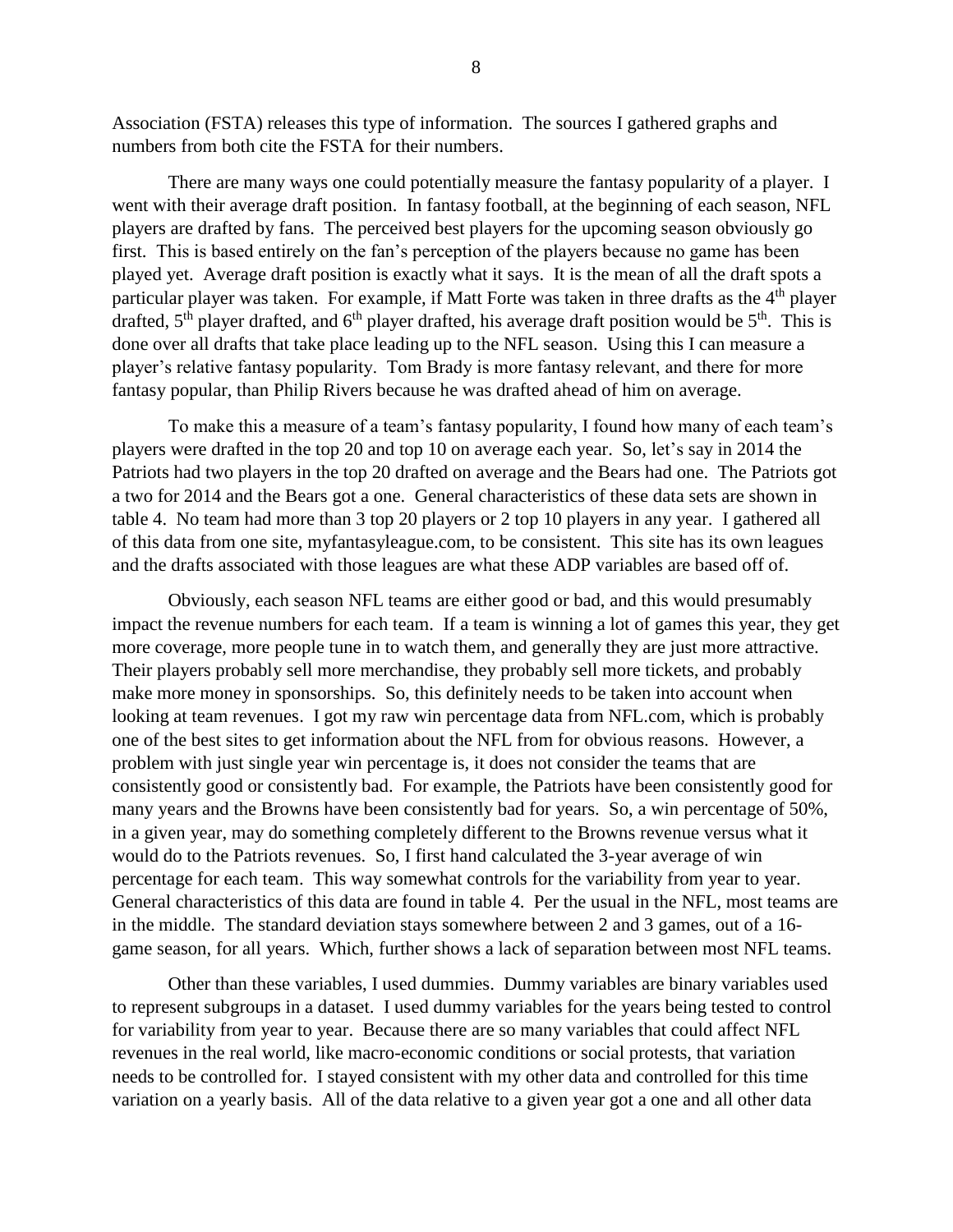got a zero. So, for 2012, the data rows related to each team's variables in that year got a one in the 2012 column. The rows with data related to other years got a zero in the 2012 column. I also used dummies to control for team by team variability. I gave each row a one for the team related with that row and a zero for the other 31 teams not related to that row. (This allows for error clustering, which we will discuss farther in the results section) Because the coefficients for the team dummy variables are not significant to the study I am doing, they will not be shown in the tables for these tests. Instead, using Stata, their coefficients are represented in the constant, to help clean up the tables.

### **Results**

The first test is to determine if there are any impacts on NFL team revenues attributable to the growth in fantasy participation. To do this test, I built a model without using fantasy participation as an independent variable and studied the unexplained variation. I want to know the residuals, or unexplained variation, of a model that does not include fantasy participation, so I can compare those results to the fantasy participation data and look for a correlation. Testing for a correlation this way instead of adding fantasy participation into the regression has one major advantage. Because fantasy participation may have collinearity with other variables involved, like win percentage and team dummies, adding the fantasy sport player data into the regression may distort the results and make it unclear where the actual impacts are coming from. A winning team probably has better statistical players, and often in the NFL some teams are consistently good, and some teams are consistently bad. The possible collinearity makes studying the residuals of a model that does not include fantasy participation the better option.

To begin, I started out with a model of just year dummies as independent variables and NFL local revenues as the dependent variable. This can be found in table 2 column 1. From looking at this, you can get a general idea of the relationship between year and local revenue. Year by year variation is very important to include in these estimations, but without the other independent variables, significance of the marginal effects for 2013, 2014, and the constant are lack luster. Table 2 column 2 shows a regression that has now added the 3-year winning percentage of each team as an independent variable, along with the year dummies. We see an improvement from the previous estimation, but this still has limitations that can be improved upon. The winning percentage variable adds a new element of specificity to what may be influencing local revenues, but as you can see, the significance of some variables still needs to be improved upon.

Table 2 column 3 is the most important estimation and the one that the residuals for the next part are drawn from. This estimation uses the NFL team's local revenues as the dependent variable, year dummies as independent variables, along with the 3-year average win percentage of each team, and now team dummies with team fixed effects. These team dummies allow for variation from team to team to be considered. Theoretically, this is another important source of variation that needs to be measured when estimating team local revenues. Some teams may inherently be more valuable, because of market size or history. That is important variation to distinguish. I then clustered the standard errors by team to account for the non-independence of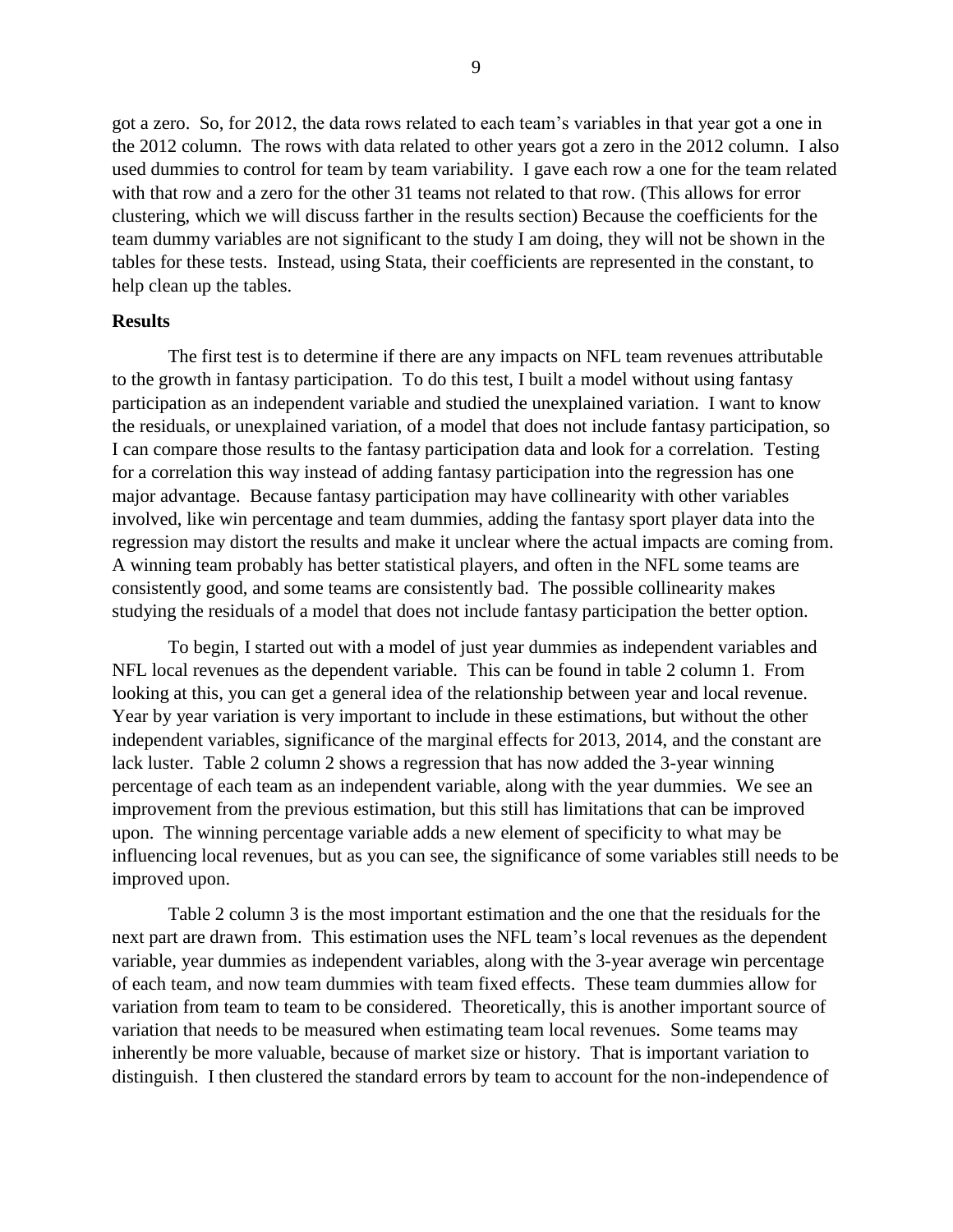observations for a given team over time. Basically, clustering helps to prevent correlated error terms that would be the effect of comparing a team against itself over time.

Using the fixed effects function in Stata gave me the advantages of using team dummies and it does not show the messy coefficients for all 32 teams. The first thing we see from this regression is that the 3-year average win percentage variable is not statistically significant. This is especially interesting because the regression in table 2 column 2, without team fixed effects, shows a positive significant marginal effect for the winning percentage variable. This means that the marginal effect for the 3-year average winning percentage variable was being skewed by the unaccounted-for team variation. So, some of the teams with inherently more local revenue also had better winning percentages, and once the variation in team was accounted for, the estimation in column 3 shows that there is not a statistical relationship between winning and local revenue. The p-value of the winning percentage variable is so large in column 3, .693, that we cannot say the marginal effect for this variable is different from zero. If this test was over a longer period of time and this variable could be studied using more data, one could be more certain as to whether its effects are different from zero. But, I am not able to draw any conclusions from the current coefficient I have. The comparison between column 2 and column 3 results for the winning percentage variable shows the importance of adding the team dummy variables. The next thing we see is that the 2012 variable is the one omitted. This just means that the rest of the years are being compared to 2012 as a base, which makes sense when you look at their coefficients. The coefficients from 2013 to 2016 are all significant and are becoming larger and larger as time goes on with 2016 being the largest. A test on this regression, comparing each year dummy to the adjacent years, shows that each year is different from the adjacent years at least at the 5% level. This shows that there is a statistically significant impact on revenue based on what year you are in and that that impact is a positive relationship. As time goes on, revenues go up.

To use this regression to test the effects of the growth in fantasy participation, I graphed the growth in fantasy sports participation against the residuals of this regression. The residuals of a regression make up a variable that shows the variation in the dependent variable not explained by the independent variables. So, the residuals of this regression show the variation in local revenues not explained by the team's win percentage or the year and team dummies used. The graph comparing the residuals to fantasy sport participation can be found in figure 6.

This figure shows a positive relationship between the residuals of the regression discussed above and the growth in fantasy sport usage. So, it can be interpreted from this figure that some of the unexplained variation in NFL team local revenues from a regression with win percentage, year variation controlled, and team variation controlled, is related to the growth in fantasy users. This is stronger evidence of a relationship between NFL revenues and fantasy sport growth than just the Pearson coefficient between NFL league revenues and fantasy sport growth because it controls for variables that would be considered major players in NFL team revenue. However, this is still only suggestive evidence. It is not necessarily definitive that there is a causal relationship between the residuals and fantasy sport participation. This merely removes some variation, by explaining it with the independent variables in the regression, and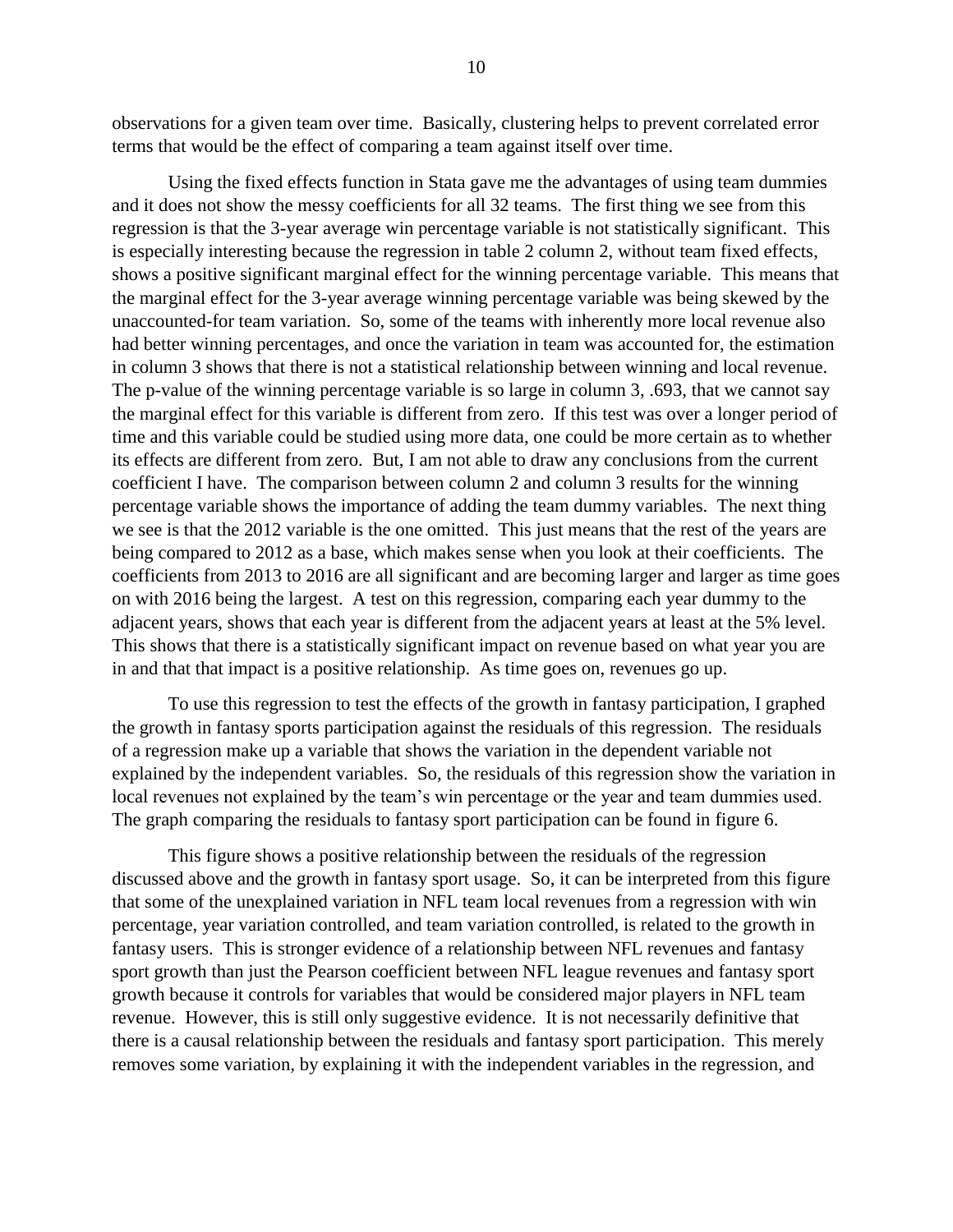shows that there is still a relationship between the growth in fantasy sport participation and the NFL local revenues.

The second estimation I am testing is to see if there are any impacts on NFL team revenues related to that team's fantasy popularity. To do this test, I used local revenue as the dependent variable. I did not do this test with national revenue because that revenue is split evenly among the 32 teams each year. So, whether a team was extremely popular in fantasy or not, they received the same national revenue. With local revenue as my dependent variable, I did two regressions. First, I used 3-year average winning percentage, year and team dummy variables, and each team's number of players with ADPs in the top 20 as my independent variables. Secondly, I used 3-year average winning percentage, year and team dummy variables, and each team's number of players with ADPs in the top 10 as my independent variables. These ADP variables are proxy for how popular a team was in fantasy that year. A positive correlation between these variables and local revenues would mean that as a team's number of players with ADPs in the top 20 and top 10 increases, as a team's fantasy popularity increases, their local revenues also increase.

For the first regression in this second estimation, the one using the top 20 ADP variable, the results are found in table 3 column 1. The 3-year average winning percentage is again not significant, and we cannot confidently say its coefficient is different from zero. The year dummies are very significant, and the coefficients get bigger as time goes on. What is most important from this regression is the significance found with the ADP variable. It shows, the number of players a team has that are drafted on average, in fantasy drafts, in the top 20 has a positive relationship with team local revenues at the 10% significance level, and almost at the 5 % significance level ( $p=0.059$ ). This information is very interesting because, this means that even after controlling for a NFL team's wins, variation attributable to each specific year, and variation from team to team, how many players a team has that are popular enough in fantasy to be drafted in the top 20 has a measurable impact on that team's local revenues. Specifically, the test estimates that an increase of 1 player drafted in the top 20 ADP will increase a team's revenue by 3.781 million dollars. This information could be valuable to both NFL players, to better understand their worth to the organization, and a NFL team's representatives looking to see what may impact their revenues. This information is also important for my hypothesis because it suggests that fantasy can in fact impact NFL revenues.

The second regression was the same, except I changed the ADP variable to the number of players drafted on average in the top 10 instead of the top 20. I did this because it is possible that the impact on revenue of having a player in the top 10 is different from the impact of having a player from 11-20. For example, it is very reasonable to say that the impact of Antonio Brown at an ADP of 4 overall is much different from the impact of Keenan Allen at 20 overall. Brown is much more popular and could potentially produce more revenue for the team. This regression's results are found in table 3 column 2. As you can see, all of the controlled for variables, 3-year average winning percentage and the dummy variables used, follow the same patterns they have been following in the other regressions. The variable being tested for, the ADP variable, once again shows similar characteristics to the top 20 ADP variable. This top 10 ADP variable has a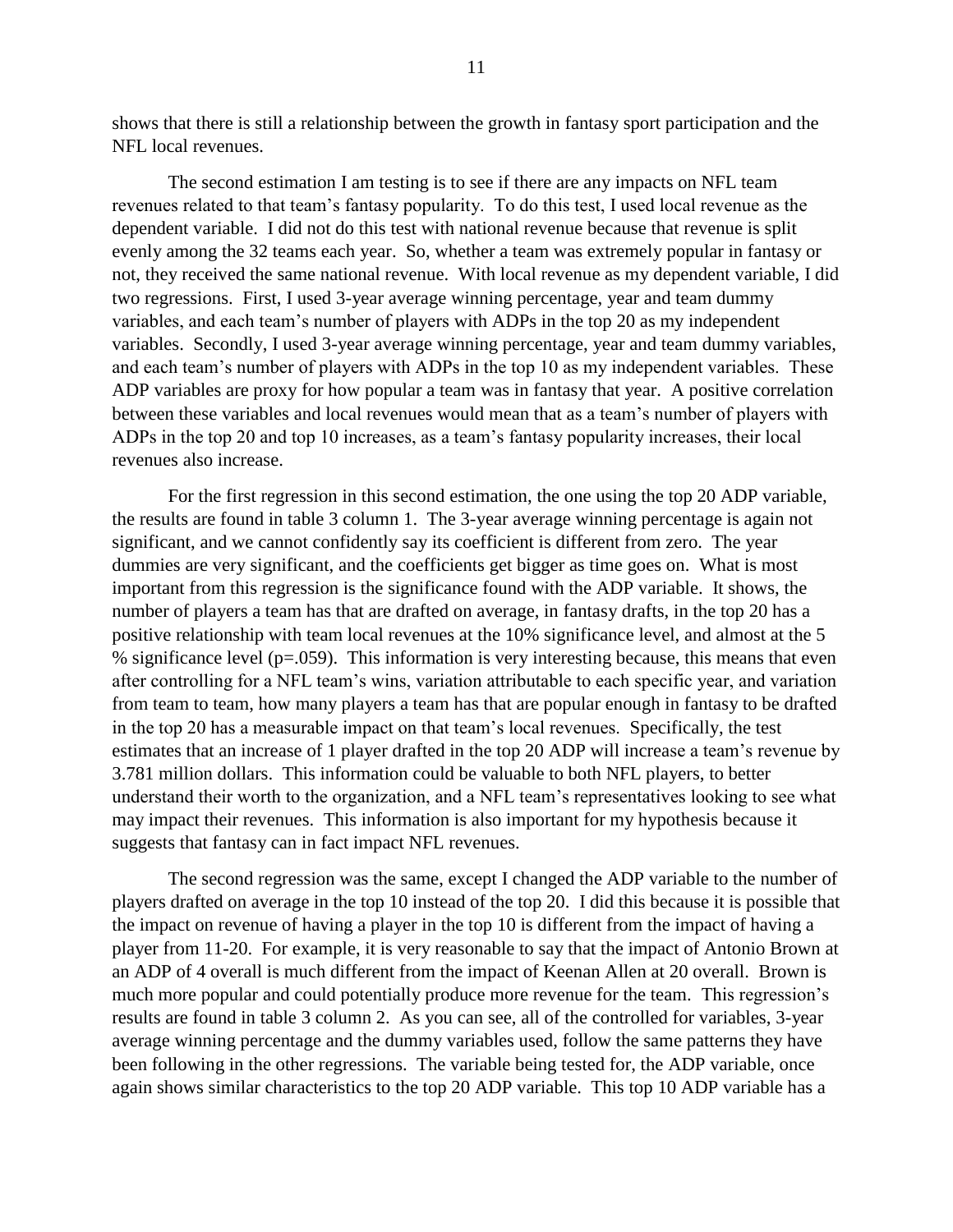positive coefficient that is significant at the 10% level. Specifically, this means, as the number of players a NFL team has that are drafted on average in the top 10 of fantasy drafts increases by 1, their local revenues go up by 5.977 million dollars. This is suggestive evidence for my hypothesis that fantasy football has impacted NFL revenues. Also, a coefficient of basically 6 for the top 10 ADP variable compared to a coefficient of 3.781 for the top 20 ADP variable suggests that the impact of having a player in the top 10 is in fact quite a bit more valuable than a player in the 11-20 range.

By showing that the teams with more popular fantasy players have better local revenues, these two regressions involving the ADP variables are able to advocate for the idea that fantasy football has an overarching positive influence on NFL revenues. Still, I am being selective with how I phrase what these regressions show because they are not undisputable evidence. Even though there are some variables being controlled for, there are many unknown variables that could be skewing the results. This is strong but not full proof evidence of a relationship that would back up my hypothesis.

# **Conclusion**

Fantasy football has become a very big market. Its popularity grew by more than 50% between 2012 and 2016. I hypothesized that fantasy football has had a positive impact on NFL popularity and there for NFL revenues. To test this, I did two different estimations. First, I controlled for outside variables by regressing NFL local revenues against NFL team 3-year average winning percentage, to control for the impacts of winning on a team's revenues, along with year and team dummies, to control for variation across years and across teams. Then, I compared the residuals of this regression with the growth in fantasy sports during these years. I found that there was a positive correlation between the unexplained variation of this regression and fantasy sport's participation. This suggests that some of the variation outside of this regression is related to the growth in fantasy.

The second estimation I did involved two regressions testing the impacts of a team having popular fantasy players on that NFL team's local revenues. These results showed statistically significant evidence that even after controlling for some other variation, having players with average draft positions in the top 20 and top 10 can actually positively influence a NFL team's local revenues. All of these estimations point towards a positive influence fantasy football may have on NFL revenues. The estimations involving ADP variables are evidence of a general relationship between fantasy popularity and NFL revenues. The correlation between the residuals of the regression in table 2 column 3 and the fantasy sport participation data shows that this relationship may factor into the incredible growth rate of NFL revenues.

These findings are only suggestive and are not stand alone full proof evidence to back up my hypothesis, but they do serve as strong talking points in favor of my hypothesis. To form stronger evidence in favor of this hypothesis, I would need a number of things to be different about my data. First, I would need more of it. 5 years is a relatively strong timeframe for this type of analysis, but a 10-year or even 15-year window would be even better. Secondly, I would need specific numbers on fantasy football growth and not just fantasy sport growth. While it is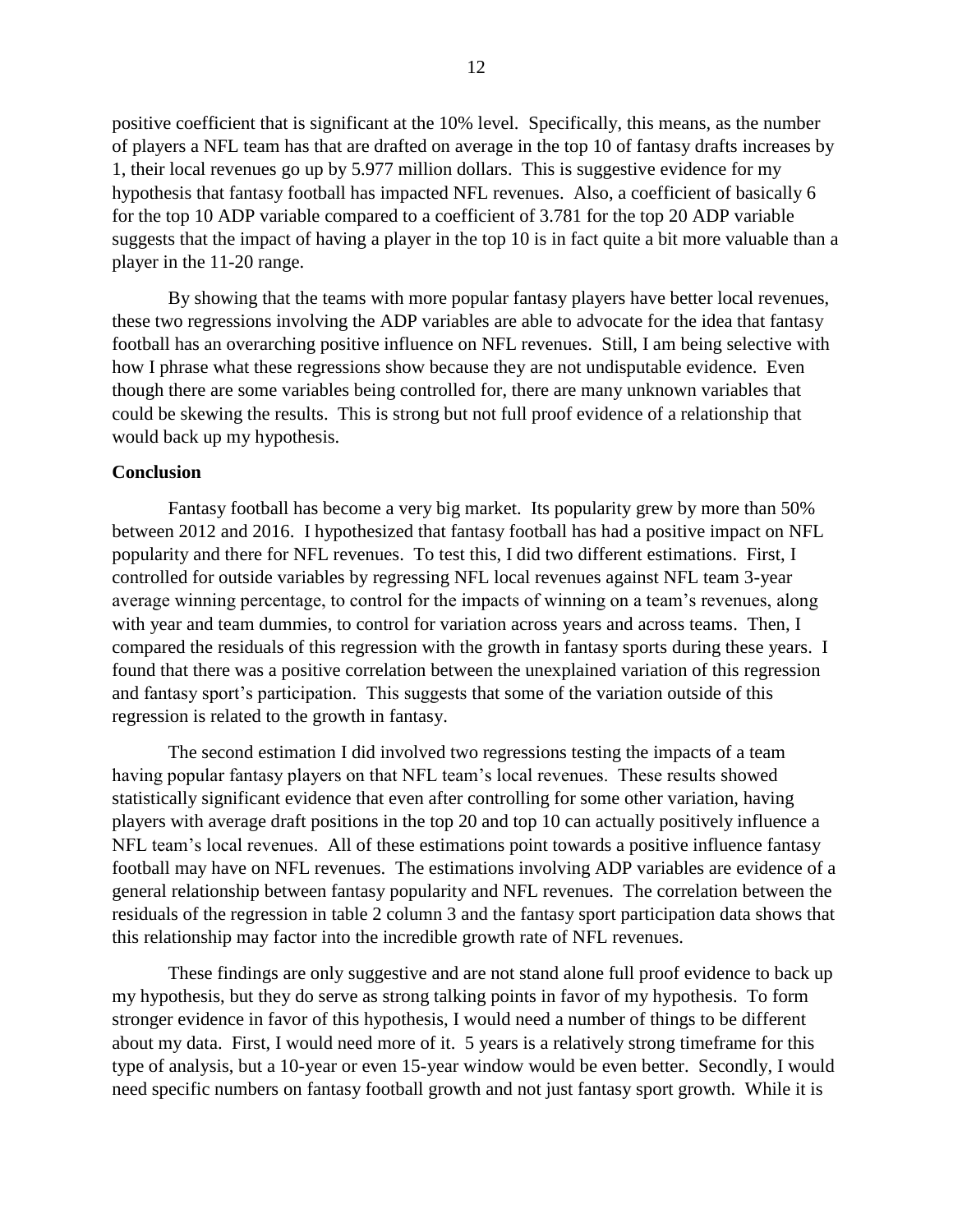reasonable to attribute fantasy sport growth largely to fantasy football, the more specificity the better. It would also make for better evidence if the revenue streams for the NFL could be broken down even farther than just local and national. Testing for impacts on specific revenue streams instead of groups of revenue streams could come up with correlations that cannot be ignored when discussing this topic. All in all, the evidence provided in this paper furthers the idea that NFL revenues are in fact positively influenced by fantasy football.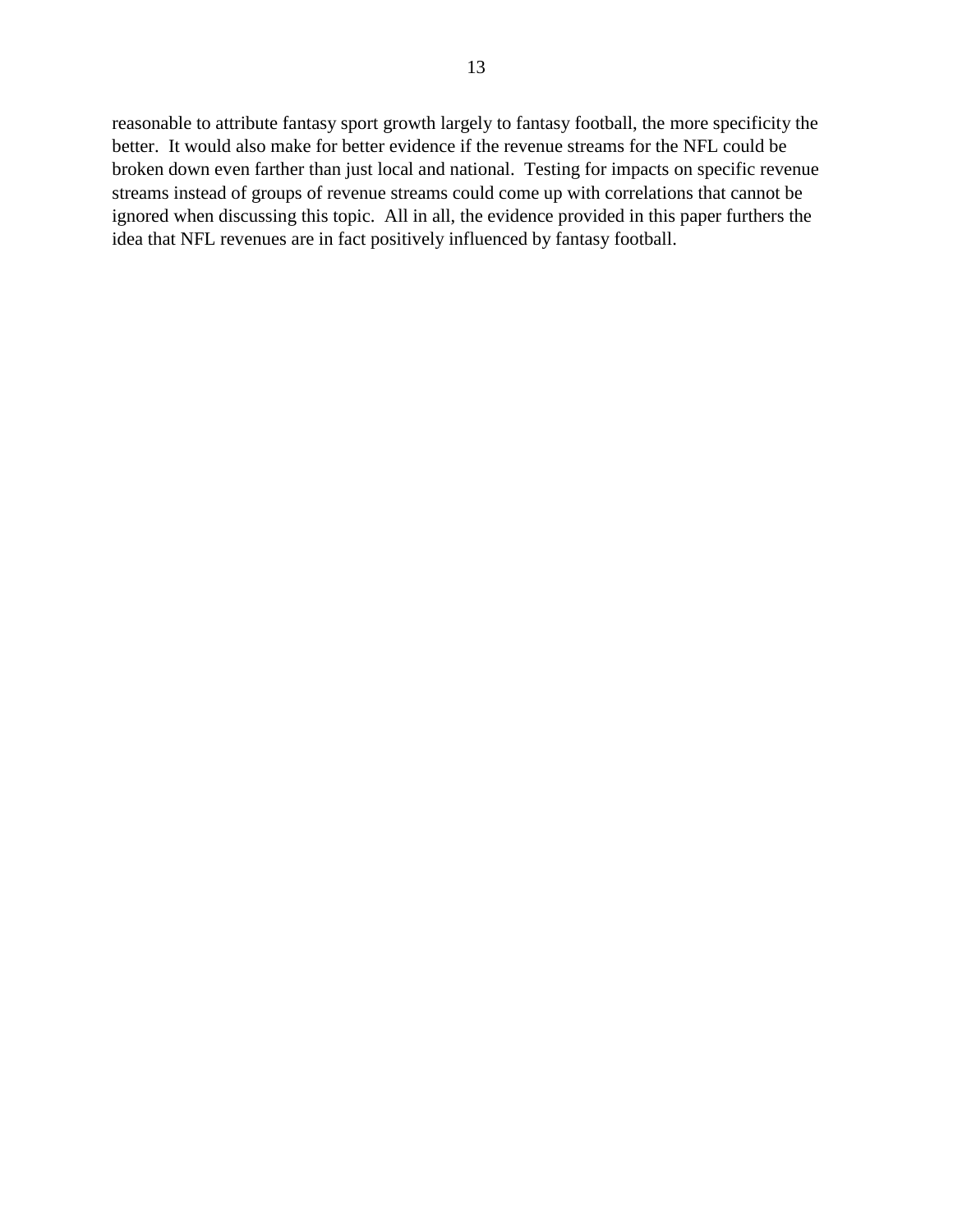# **Figures and Tables**

(Figure 1) Fantasy Sport Participation



Note: Collected from Fantasy Sports Trade Association

(Figure 2) Mobile Fantasy Platform Usage



Note: Collected from thefantasyfootballers.com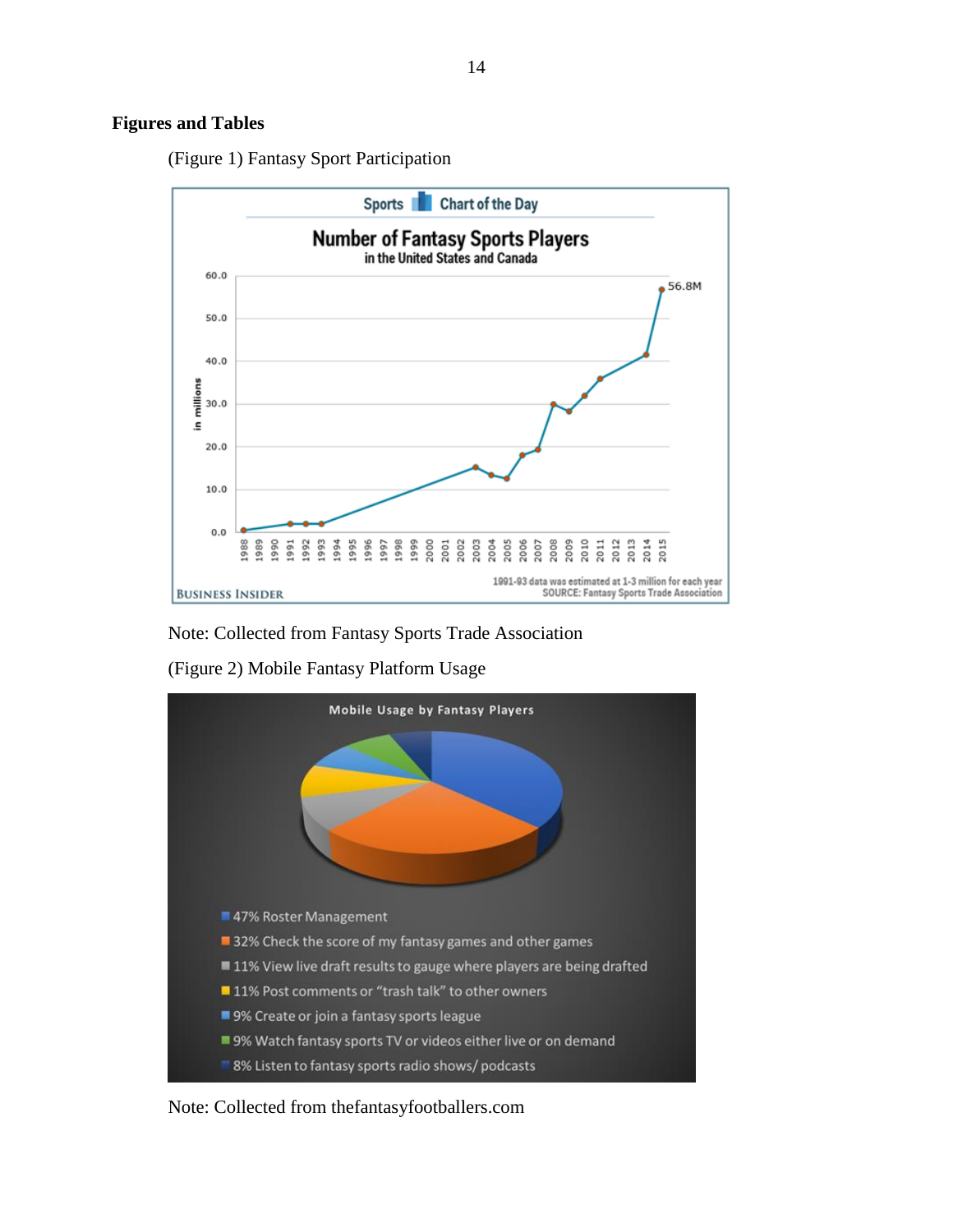









Note: Collected from statista.com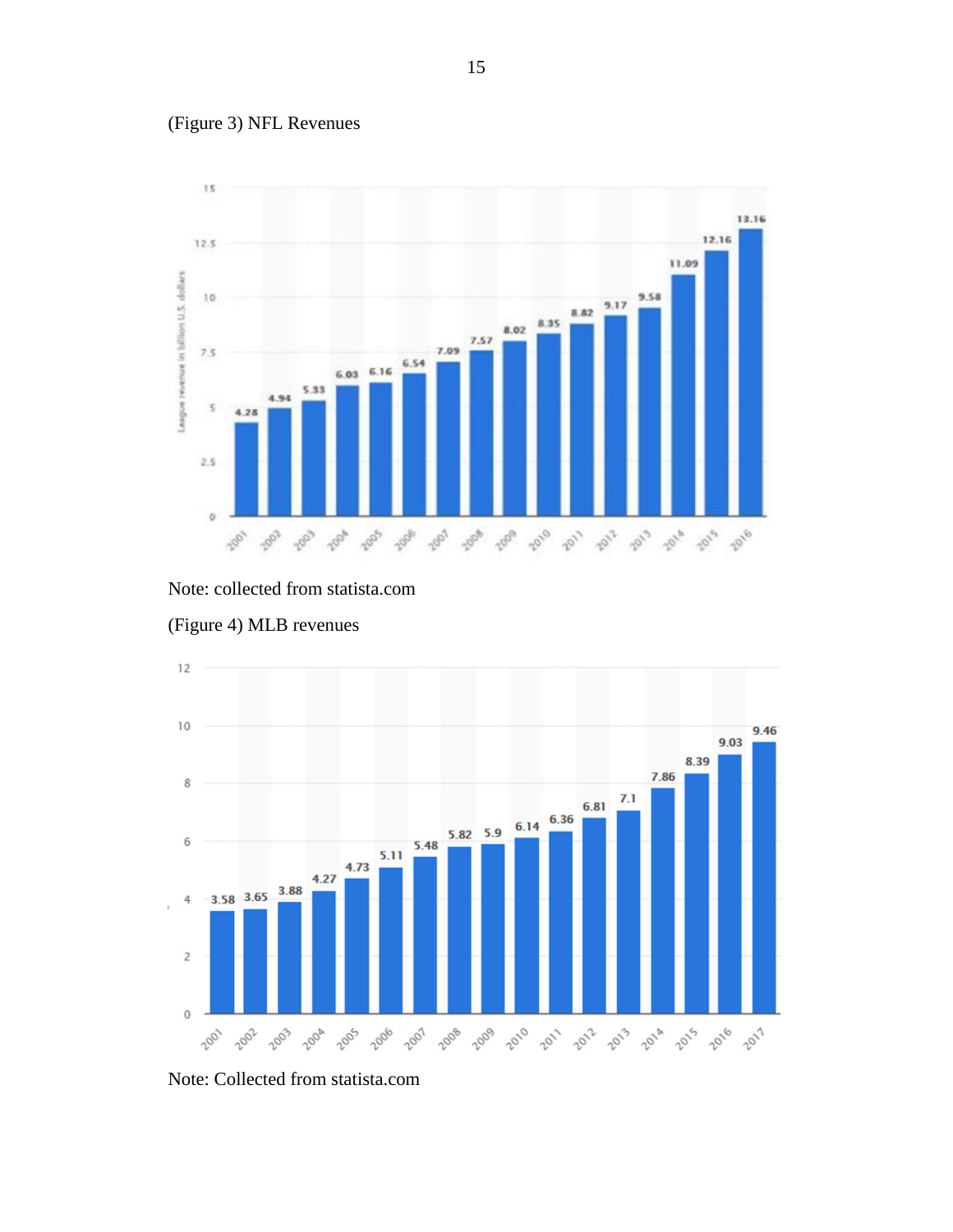

(Figure 5) NBA revenues



(Figure 6) Local revenue regression residuals versus fantasy sport participation



Note: Residuals of the regression (NFL team local revenue = 3-year average win percentage + year dummies + team dummies) compared to the number of Fantasy sport players each year. Errors clustered by team in regression.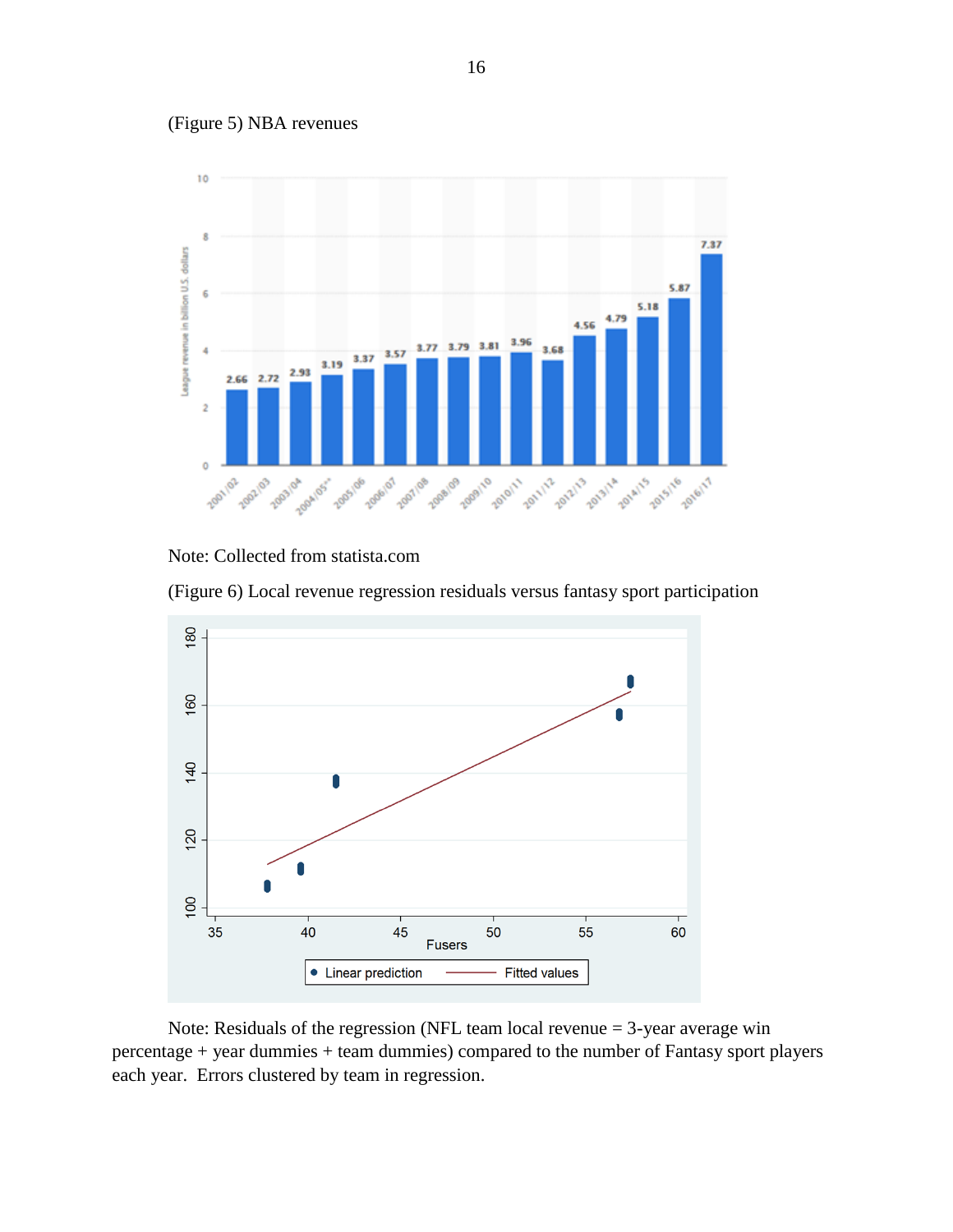| <b>NFL</b> Team | 2012   | 2013   | 2014   | 2015   | 2016   |
|-----------------|--------|--------|--------|--------|--------|
| Revenues        |        |        |        |        |        |
| Mean            | 286.47 | 299.22 | 346.59 | 379.91 | 411.13 |
| Median          | 269    | 279.5  | 322    | 358.5  | 388.5  |
| Max             | 539    | 560    | 620    | 700    | 840    |
| Min             | 229    | 244    | 281    | 301    | 321    |
| Standard        | 59.89  | 62.46  | 68.43  | 74.78  | 91.30  |
| Deviation       |        |        |        |        |        |

(Table 1) NFL Team Revenues

Note: All numbers denominated in millions. Data analyzed was collected entirely from forbes.com.

|                                   | (1)           | (2)            | (3)           |  |
|-----------------------------------|---------------|----------------|---------------|--|
| Dependent variable                | Local revenue | Local revenue  | Local revenue |  |
| Constant                          | 106.57        | $51.62**$      | 111.234***    |  |
|                                   | (12.98)       | (23.52)        | (11.777)      |  |
| 3-year average winning percentage |               | $1.10***$      | $-0.093$      |  |
|                                   |               | (0.396)        | (0.235)       |  |
| 2013                              | 4.95          | 4.95           | 4.95***       |  |
|                                   | (18.35)       | (17.96)        | (1.01)        |  |
| 2014                              | $30.93*$      | $30.85*$       | 30.93***      |  |
|                                   | (18.35)       | (17.96)        | (4.074)       |  |
| 2015                              | 50.74***      | 50.66***       | 50.744**      |  |
|                                   | (18.35)       | (17.96)        | (4.674)       |  |
| 2016                              | $60.56***$    | 60.48***       | $60.563***$   |  |
|                                   | (18.35)       | (17.96)        | (7.196)       |  |
| Team fixed effects                | No            | N <sub>o</sub> | Yes           |  |
| N                                 | 160           | 160            | 160           |  |
| R Squared                         | 0.099         | 0.143          | 0.092         |  |

Note: \*=10% significance level \*\*=5% significance level \*\*\*=1% significance level. Standard errors in parentheses. 2012 used as year dummy base/omitted.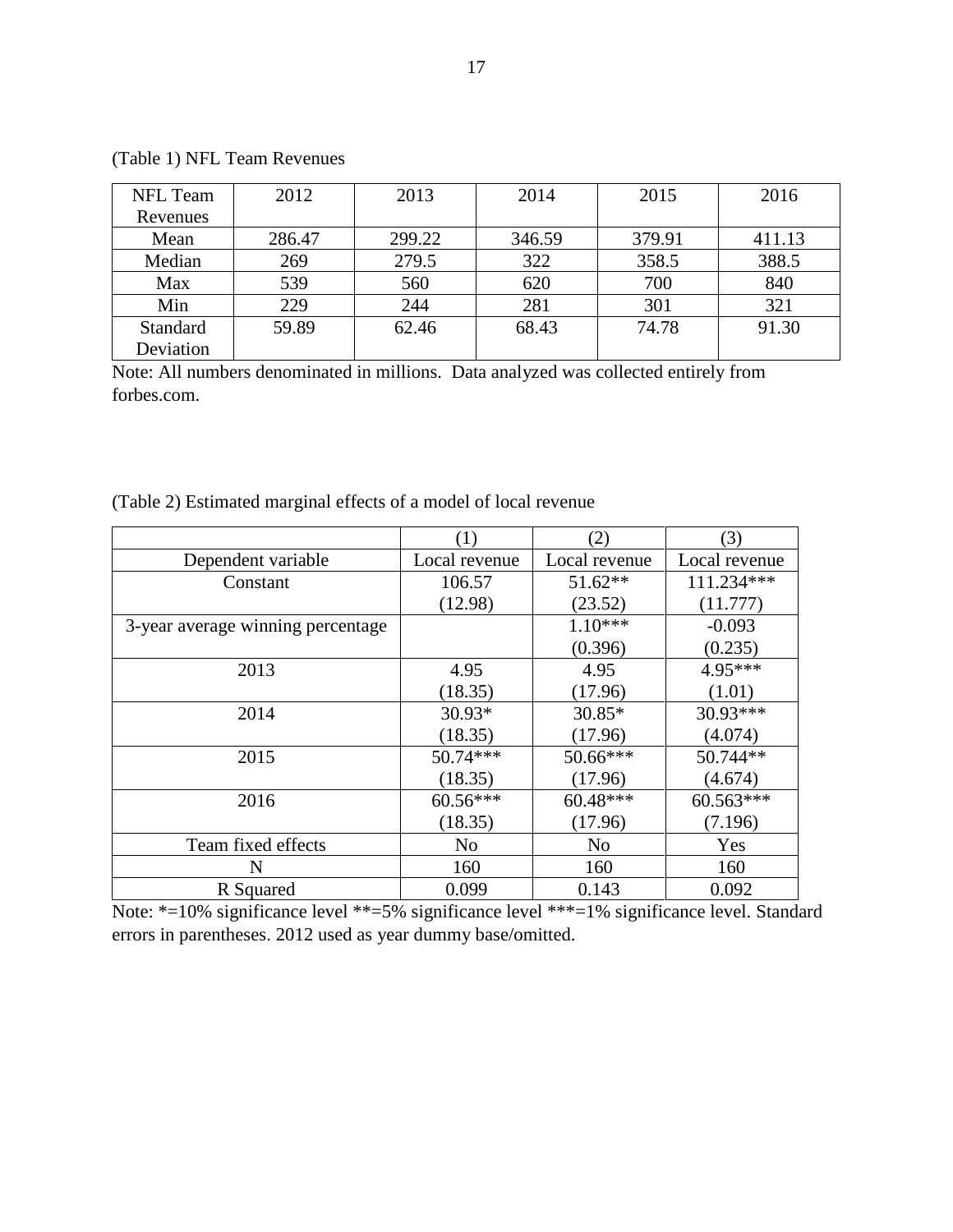|                                   | (1)           | 2)            |  |
|-----------------------------------|---------------|---------------|--|
| Dependent variable                | Local revenue | Local revenue |  |
| 3-year average winning percentage | $-.152$       | $-0.134$      |  |
|                                   | (.223)        | (0.22)        |  |
| 2013                              | 4.95***       | 4.95***       |  |
|                                   | (1.261)       | (1.318)       |  |
| 2014                              | 30.935***     | 30.934***     |  |
|                                   | (4.141)       | (4.106)       |  |
| 2015                              | 50.748***     | 50.747***     |  |
|                                   | (4.643)       | (4.611)       |  |
| 2016                              | 60.567***     | 60.566***     |  |
|                                   | (7.107)       | (7.026)       |  |
| Number of top 20 ADP players      | $3.781*$      |               |  |
|                                   | (1.929)       |               |  |
| Number of top 10 ADP players      |               | 5.977*        |  |
|                                   |               | (3.458)       |  |
| Team fixed effects                | Yes           | Yes           |  |
| N                                 | 160           | 160           |  |
| R Squared                         | 0.099         | 0.094         |  |

(Table 3) Estimated marginal effects of a fantasy popularity model of local revenue

Note: \*=10% significance level \*\*=5% significance level \*\*\*=1% significance level. Standard errors in parentheses. 2012 used as year dummy base/omitted.

|                               | 2012  | 2013           | 2014           | 2015  | 2016             |
|-------------------------------|-------|----------------|----------------|-------|------------------|
| 3-year average win percentage |       |                |                |       |                  |
| Median                        | 46.88 | 50             | 47.93          | 48.47 | 50               |
| Max                           | 81.27 | 77.1           | 79.17          | 77.1  | 79.17            |
| Min                           | 29.2  | 22.93          | 18.77          | 25    | 22.97            |
| <b>SD</b>                     | 13.73 | 13.75          | 14.6           | 15.3  | 14.25            |
| Number of top 20 ADP players  |       |                |                |       |                  |
| Median                        | 0.5   |                | 0              | 0     | $\theta$         |
| Max                           | 2     | $\mathfrak{D}$ | 3              | 3     | $\overline{2}$   |
| Min                           |       |                |                |       |                  |
| <b>SD</b>                     | 0.70  | 0.60           | 0.93           | 0.78  | 0.74             |
| Number of Top 10 ADP players  |       |                |                |       |                  |
| Median                        | 0     | 0              |                | 0     | $\boldsymbol{0}$ |
| Max                           |       |                | $\mathfrak{D}$ | 2     | $\overline{2}$   |
| Min                           |       |                |                |       |                  |
| <b>SD</b>                     | 0.46  | 0.46           | 0.53           | 0.53  | 0.53             |

(Table 4) Characteristics of independent variables used in regressions

Note: 3-year average win percentage collected from NFL.com. Based off 16 game NFL regular season (not including post-season). ADP variables collected from myfantasyleague.com and based off of league drafts on myfantasyleague.com.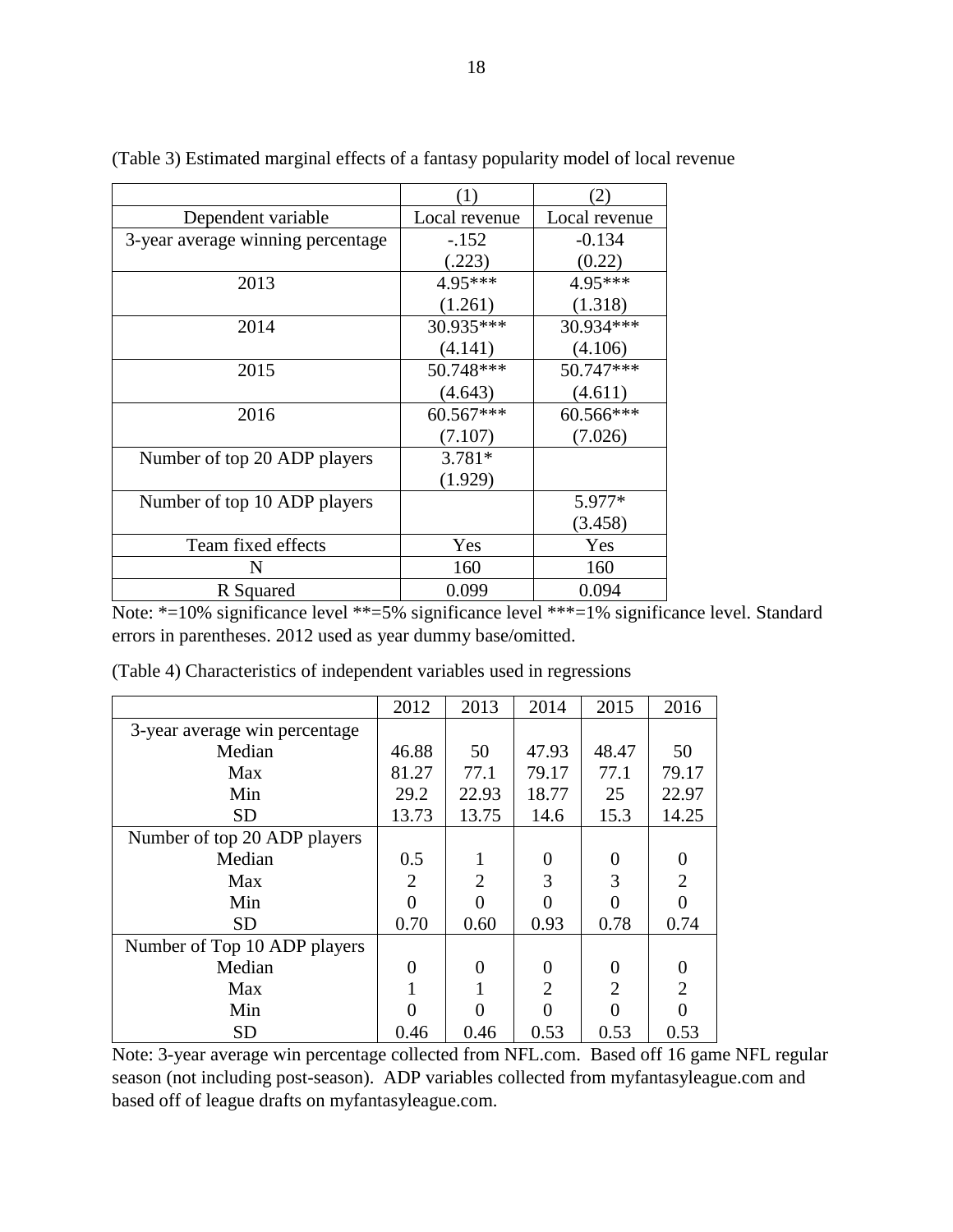# **Resources**

- Barton, Merrilee. "2014 NFL Team Values." Forbes, Forbes Magazine, 4 May 2017, [www.forbes.com/pictures/55d4de89e4b0ffa7afe3faa3/32-buffalo-bills/#72c265b07673.](http://www.forbes.com/pictures/55d4de89e4b0ffa7afe3faa3/32-buffalo-bills/#72c265b07673)
- Barton, Merrilee. "2015 NFL Team Values." Forbes, Forbes Magazine, 4 May 2017,

[www.forbes.com/pictures/57c04820a7ea430a8a18c8e0/1-dallas](http://www.forbes.com/pictures/57c04820a7ea430a8a18c8e0/1-dallas-cowboys/#5af094794280)[cowboys/#5af094794280.](http://www.forbes.com/pictures/57c04820a7ea430a8a18c8e0/1-dallas-cowboys/#5af094794280)

Barton, Merrilee. "2016 NFL Team Values." Forbes, Forbes Magazine, 4 May 2017,

[www.forbes.com/pictures/57c04820a7ea430a8a18c8e0/32-buffalo-bills/#1b0255cc365c.](http://www.forbes.com/pictures/57c04820a7ea430a8a18c8e0/32-buffalo-bills/#1b0255cc365c)

Gaines, Cork. "The Number of People Playing Fantasy Sports Is Skyrocketing." Business

Insider, Business Insider, 12 Oct. 2015, [www.businessinsider.com/fantasy-sports-players-](http://www.businessinsider.com/fantasy-sports-players-2015-10)[2015-10](http://www.businessinsider.com/fantasy-sports-players-2015-10)

Hu, Elise. "Smartphone Boom Fuels A \$1 Billion Fantasy Sports Industry." NPR, NPR, 16 Sept.

2013, [www.npr.org/sections/alltechconsidered/2013/09/16/223110132/smartphone](http://www.npr.org/sections/alltechconsidered/2013/09/16/223110132/smartphone-boom-fuels-a-1-billion-fantasy-sports-industry)[boom-fuels-a-1-billion-fantasy-sports-industry.](http://www.npr.org/sections/alltechconsidered/2013/09/16/223110132/smartphone-boom-fuels-a-1-billion-fantasy-sports-industry)

Montgomery, James. "Why Won't Anybody Join Your Fantasy Baseball League?" Rolling

Stone, Rolling Stone, 25 Mar. 2015, [www.rollingstone.com/culture/features/why-wont](http://www.rollingstone.com/culture/features/why-wont-anybody-join-your-fantasy-baseball-league-20150325)[anybody-join-your-fantasy-baseball-league-20150325.](http://www.rollingstone.com/culture/features/why-wont-anybody-join-your-fantasy-baseball-league-20150325)

Null. "2013 NFL Team Values." Forbes, Forbes Magazine, 4 May 2017,

[www.forbes.com/pictures/54f4e702da47a54de824430a/32-st-louis-rams/#423ad69714fa](http://www.forbes.com/pictures/54f4e702da47a54de824430a/32-st-louis-rams/#423ad69714fa)

Ozanian, Mike. "2012 NFL Team Values." Forbes, Forbes Magazine, 18 Aug. 2013,

[www.forbes.com/pictures/mlm45ekfed/32-oakland-raiders/#595fcfbd3792.](http://www.forbes.com/pictures/mlm45ekfed/32-oakland-raiders/#595fcfbd3792)

Rovell, Darren. "Packers Enjoy Record Earnings." ESPN, ESPN Internet Ventures, 16 July

2013, [www.espn.com/nfl/story/\\_/id/9483276/green-bay-packers-enjoyed-record-revenue](http://www.espn.com/nfl/story/_/id/9483276/green-bay-packers-enjoyed-record-revenue-profits-2012-13)[profits-2012-13.](http://www.espn.com/nfl/story/_/id/9483276/green-bay-packers-enjoyed-record-revenue-profits-2012-13)

Rovell, Darren. "NFL Teams Each Earn \$226.4M from National Revenue Sharing." ESPN,

ESPN Internet Ventures, 22 July 2015, [www.espn.com/nfl/story/\\_/id/13290743/green](http://www.espn.com/nfl/story/_/id/13290743/green-bay-packers-financial-records-reveal-2264m-nfl-revenue-sharing)[bay-packers-financial-records-reveal-2264m-nfl-revenue-sharing.](http://www.espn.com/nfl/story/_/id/13290743/green-bay-packers-financial-records-reveal-2264m-nfl-revenue-sharing)

Ryman, Richard. "Packers Report Another Year of Record Revenue." Press Gazette Media,

Green Bay Press Gazette, 13 July 2017, [www.greenbaypressgazette.com/story/news/2017/07/12/packers-report-another-year](http://www.greenbaypressgazette.com/story/news/2017/07/12/packers-report-another-year-record-revenue/417355001/)[record-revenue/417355001/](http://www.greenbaypressgazette.com/story/news/2017/07/12/packers-report-another-year-record-revenue/417355001/)

Ryman, Richard -. "Green Bay Packers' Revenue Continues to Grow." Press